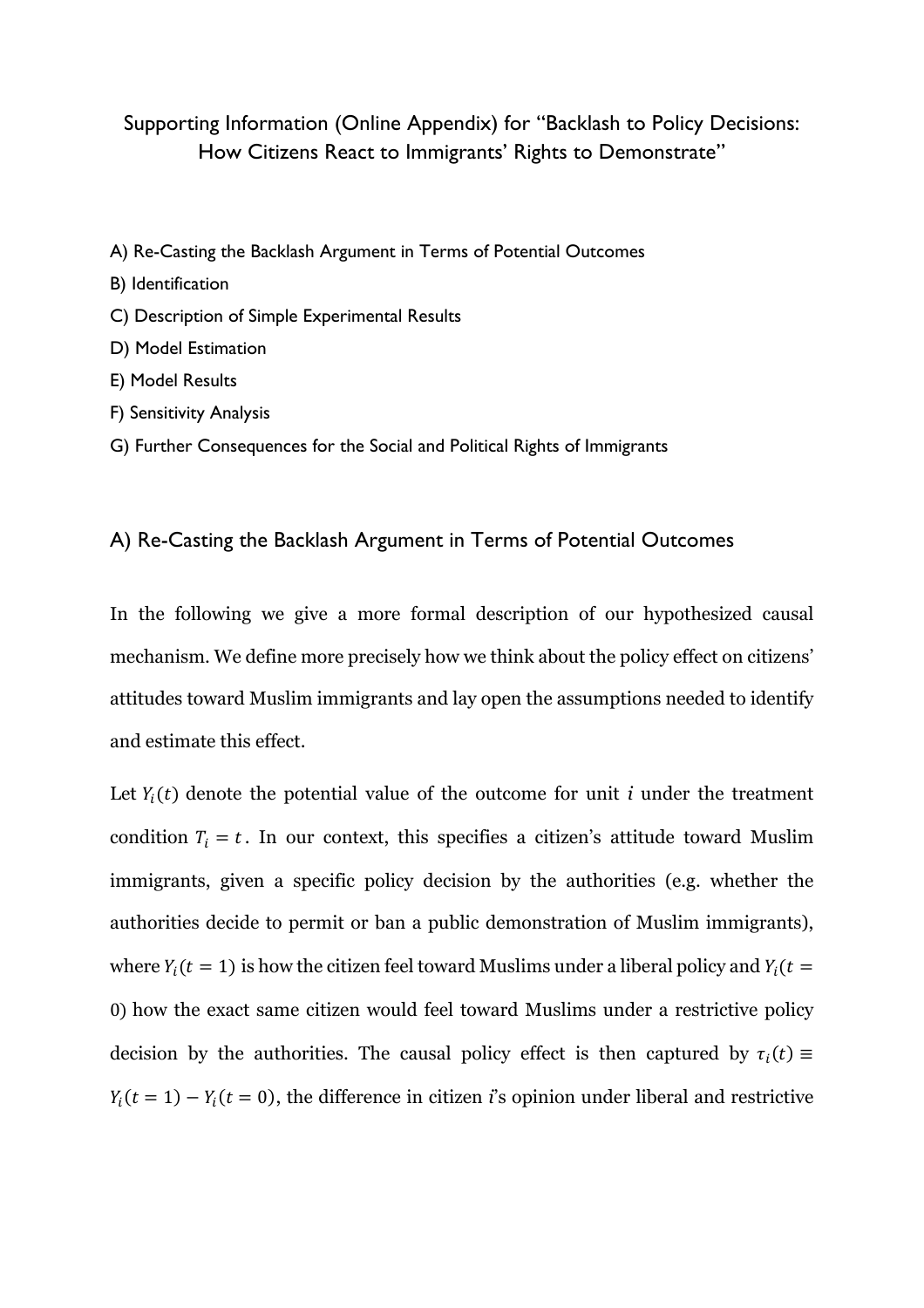regulation.1 Of course, we can only ever observe one of *i*'s potential opinions at a given point in time, and since we are usually interested in the whole population, the actual quantity of interest is the *average treatment effect* (ATE):  $\bar{\tau}(t) \equiv E[Y_i(t = 1) Y_i(t = 0)$ ] across all citizens.

Since our theoretical argument stresses the importance of citizens' policy reaction, we now decompose this total policy effect in two parts: an indirect or mediated effect that runs via citizens' response – and thus captures our argument – and a direct effect that captures all possible remaining policy influences on citizens' attitudes (cf. Imai et al. 2011). Formally, we introduce  $M_i(t)$  to denote the potential *mediator* of unit *i* under the treatment condition  $T_i = t$ , i.e. citizen *i*'s reaction to the authority's policy proposal. Thus,  $M_i(t = 1)$  is how the citizen would react to a liberal policy and  $M_i(t = 0)$  how the same citizen would react to a restrictive policy decision by the authorities. Then  $Y_i(t, m)$ is the potential outcome if the treatment takes the value *t* and the mediator the value *m*. In our case, how a respondent feels toward a religious group under a particular policy and his or her particular reaction to this policy. We can now define the *indirect* or *causal mediation effect* as

$$
\delta_i(t) \equiv Y_i(t, M_i(1)) - Y_i(t, M_i(0)), \qquad (1)
$$

for unit *i* and treatment status  $t = 0.1$ . We are thus interested in the difference in citizens' attitudes toward religious groups that would occur under liberal regulation and the attitude that would occur under the same condition but where citizens now react differently, namely as they would have reacted under restrictive regulation. Put differently, this is the effect a policy decision has on a citizen's attitude that is only due to the citizen's policy reaction. By fixing the policy and only changing the citizen's

<sup>&</sup>lt;sup>1</sup> We have omitted possible covariates from the exposition for clarity.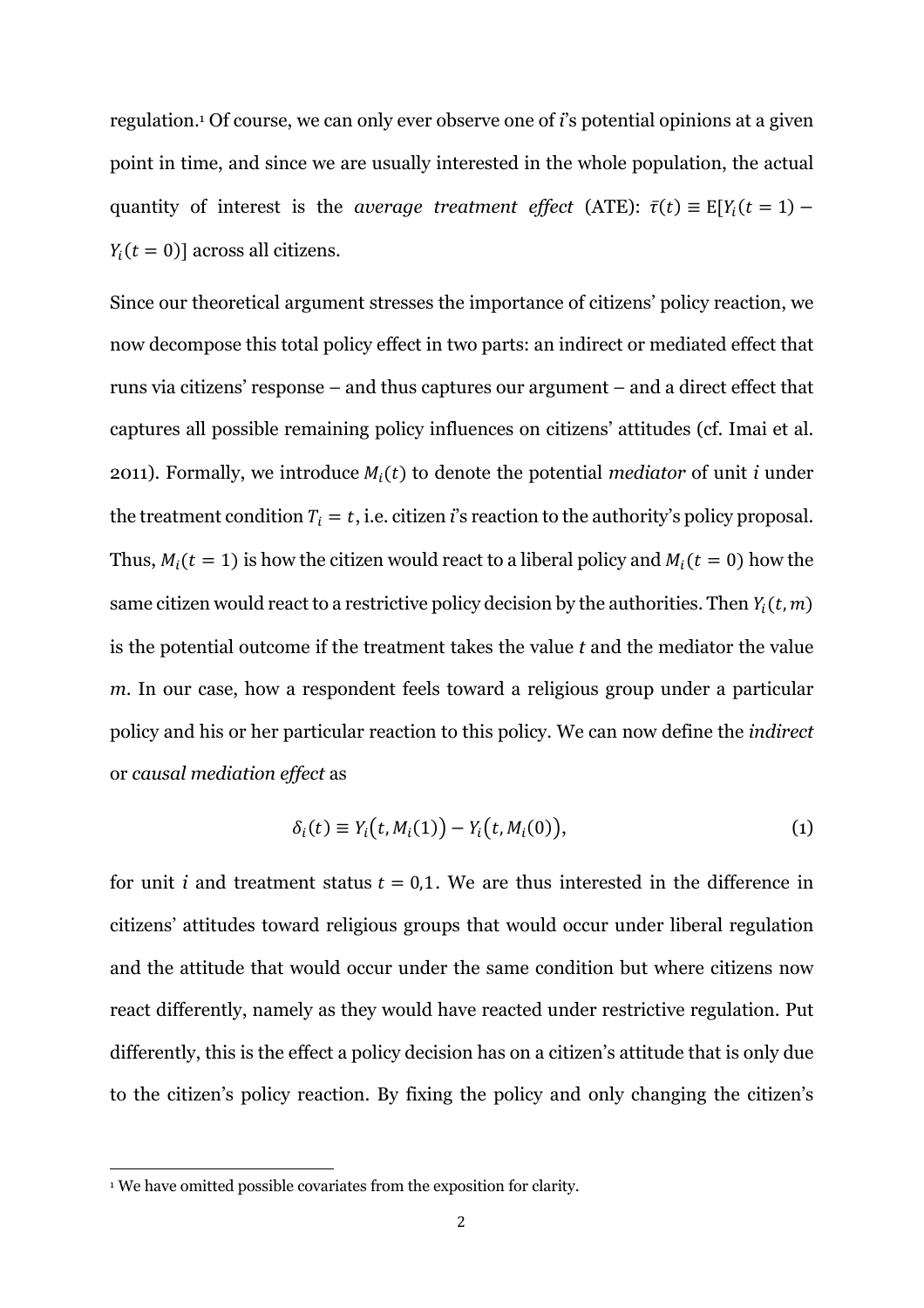response we isolate our hypothesized mechanism from all other possible mechanisms through which regulation may impact on attitudes (Imai et al. 2011). Again, we are interested in the *average causal mediation effect* (ACME)  $\bar{\delta}(t)$ , i.e. how the population thinks about Muslim immigrants compared to how the population would think about Muslim immigrants if we changed their policy reaction, while holding the actual policy constant.

While we argue that policy affects citizens' attitudes toward Muslim immigrants because of their support or opposition to elite policy decisions, there may exist alternative ways policies impact on citizens' attitudes. These alternatives are captured by the *natural direct effect*

$$
\zeta_i(t) \equiv Y_i(1, M_i(t)) - Y_i(0, M_i(t)), \qquad (2)
$$

for unit *i* and treatment status  $t = 0.1$ . This is the change in a citizen's opinion on Muslim immigrants when changing the policy but holding his or her reaction constant. The *average natural direct effect* (ANDE)  $\bar{\zeta}(t)$ , therefore captures all policy effects that impact public opinion on Muslim immigration but which do not work through citizens' critical response.

Finally, we are also able to define a *controlled direct effect* as

$$
\gamma_i(t) \equiv Y_i(1, M_i = m) - Y_i(0, M_i = m), \tag{3}
$$

for unit  $i$  and for a fixed value for the mediator  $m$ . This effect captures the effect of changing the treatment while holding  $M_i$  constant and differs from the natural direct and indirect effect because it is defined in terms of *specific* values of the mediator and not in terms of the *potential* values of the mediator under different treatment conditions (see Pearl 2001, Imai et al. 2010a, Acharya et al. 2016). Whereas the indirect effect captures how the outcome changes with a treatment-induced change in the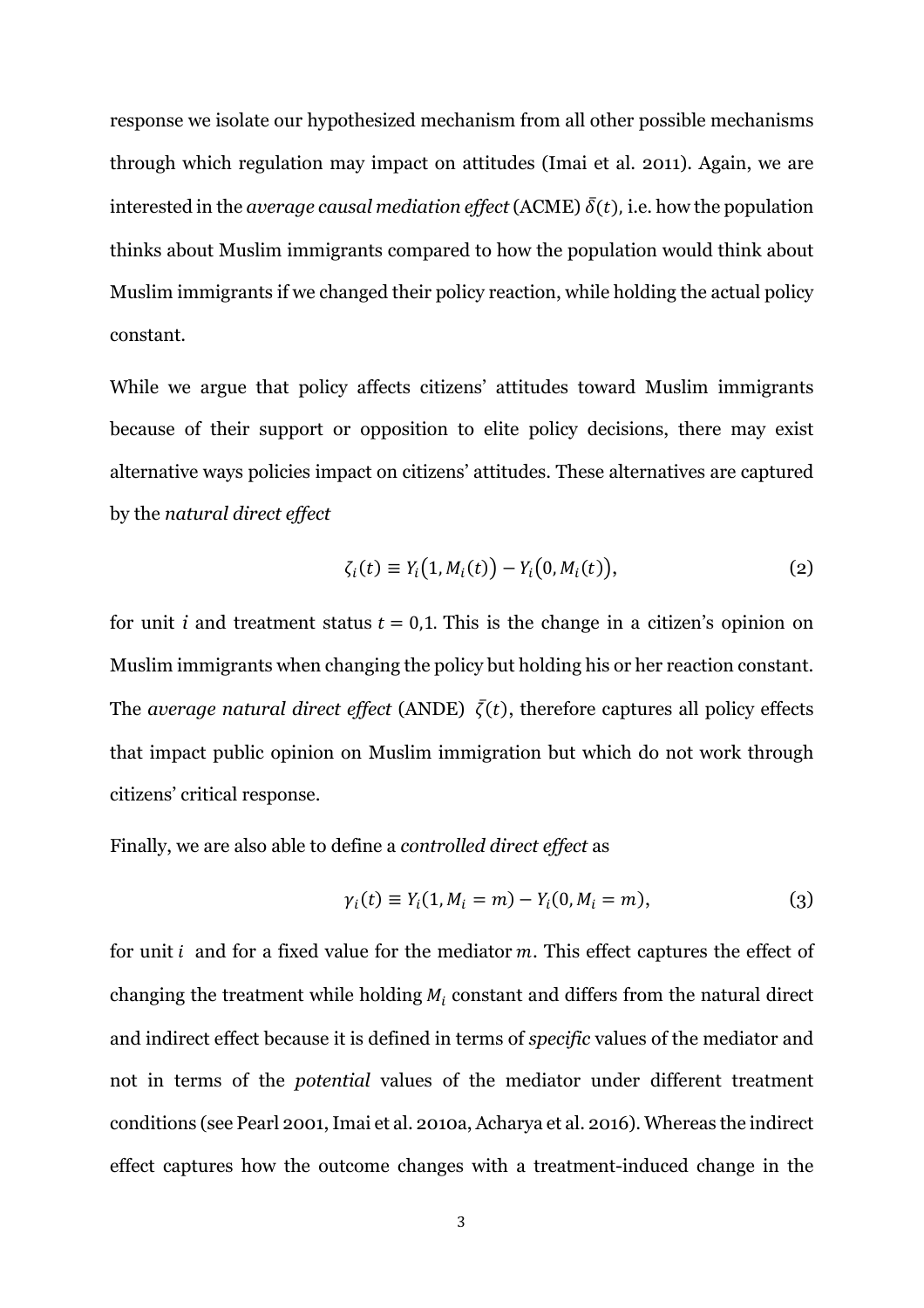mediator, the controlled direct effect captures the treatment-induced change in the outcome as a function of the value of the mediator: the first is the *mediating* effect of the mediator, the second is its *moderating* effect (Imai et al. 2010a). In terms of our research interest it captures how a specific degree of support or opposition to liberal policy affects the policy impact on attitudes toward Muslim immigrants. Again, we focus on the *average controlled direct effect* (ACDE)  $\bar{v}(t)$ .

### B) Identification

Leveraging the information obtained from this experiment, we are able to causally identify policy effects on citizens' attitudes toward religious groups under the so-called *sequential ignorability assumption* (Imai et al. 2010a, 2010b, 2011). This assumption states that, *first*, conditional on pre-treatment confounders, the treatment assignment is ignorable, i.e. statistically independent of both potential outcomes and potential mediators. *Second*, the assumption says that the mediator is ignorable, conditional on treatment status and pre-treatment confounders.

Our survey experiment clearly satisfies the first part of this assumption. Given both, the random assignment of the policy treatment and the large number of observations, we can safely assume that the two comparison groups are well balanced in terms of observed and unobserved pre-treatment variables. Table S1 supports this assumption with regard to key pre-treatment observables.

In contrast, citizens' policy reaction is not experimentally manipulated, but observed. Since we cannot control for all possible confounders between citizens' reaction and their feelings toward religious groups, as in all observational studies the second part of the sequential ignorability assumption is likely to be violated. Since the assumption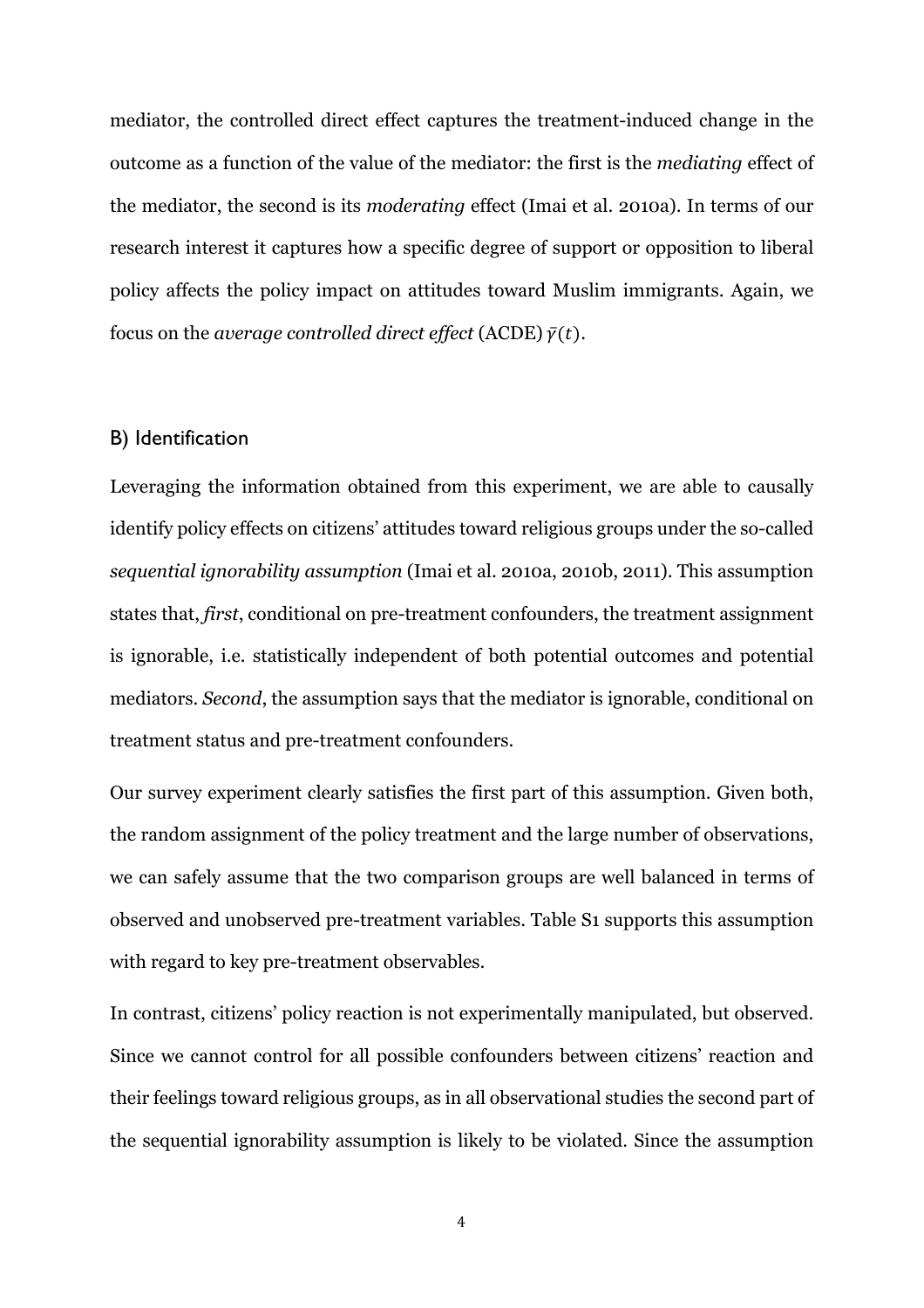cannot be directly tested, we test the sensitivity of our results to this assumption in sensitivity analyses (Imai et al. 2010a, 2011). See supporting information E.

|                                   | Liberal<br>Policy<br>Condition | <b>Restrictive</b><br>Policy<br>Condition | <b>Difference</b> | p-value |
|-----------------------------------|--------------------------------|-------------------------------------------|-------------------|---------|
| <b>Respondent Characteristics</b> |                                |                                           |                   |         |
| Female                            | 0.522                          | 0.492                                     | 0.029             | 0.06    |
| Age                               | 50.998                         | 50.785                                    | 0.213             | 0.67    |
| Higher Education                  | 0.453                          | 0.467                                     | $-0.015$          | 0.35    |
| Left-Right-Ideology               | 4.029                          | 3.947                                     | 0.082             | 0.08    |
| Subjective Religiosity            | 2.786                          | 2.768                                     | 0.018             | 0.84    |
| <b>Vignette Characteristics</b>   |                                |                                           |                   |         |
| Christian                         | 0.516                          | 0.501                                     | $-0.015$          | 0.34    |
| <b>Muslim</b>                     | 0.484                          | 0.499                                     | 0.015             | 0.34    |
| Non-practicing                    | 0.335                          | 0.335                                     | $-0.001$          | 0.97    |
| Devout                            | 0.33                           | 0.324                                     | $-0.005$          | 0.71    |
| Radical                           | 0.335                          | 0.341                                     | 0.006             | 0.68    |
| Bulgarian Immigrant               | 0.339                          | 0.327                                     | $-0.012$          | 0.42    |
| Nigerian Immigrant                | 0.331                          | 0.332                                     | 0.001             | 0.96    |
| Native Briton                     | 0.329                          | 0.341                                     | 0.011             | 0.45    |

Tab S1. Balance in observables between treatment and control group

Note: p-values from two-sided t-tests.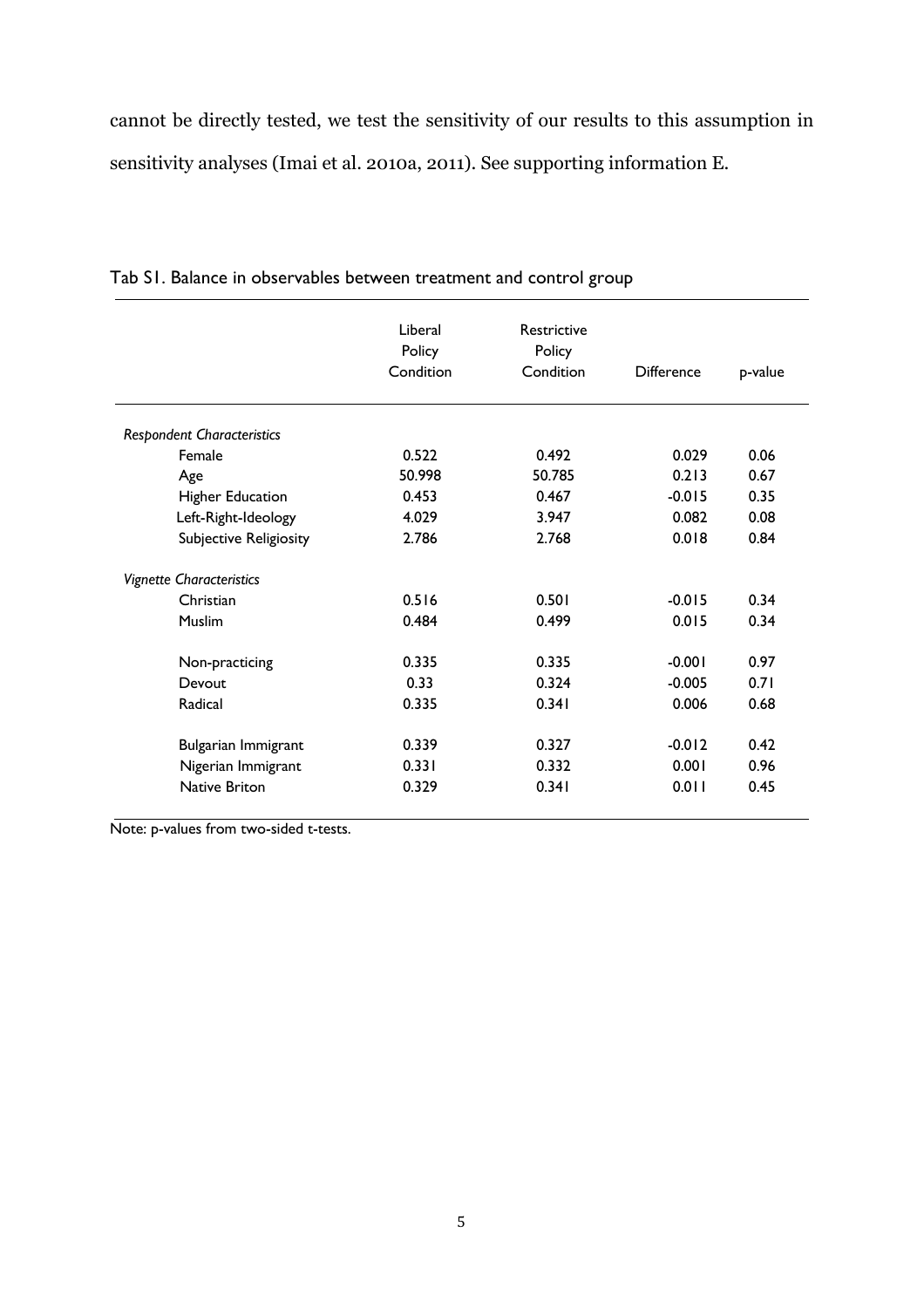## C) Description of Simple Experimental Results

In this section, we provide a brief description of the outcomes of our survey experiment. For each of the 36 treatment combinations (i.e. for 3 immigrant groups x 2 religions x 3 types of religiosity x 2 policy decisions), we look at the average policy reaction (Table S2) as well as the average feeling thermometer scores (Table S3). We structure the discussion along the two key comparisons between liberal and restrictive policy (permits vs. bans) and between Muslim and Christian groups.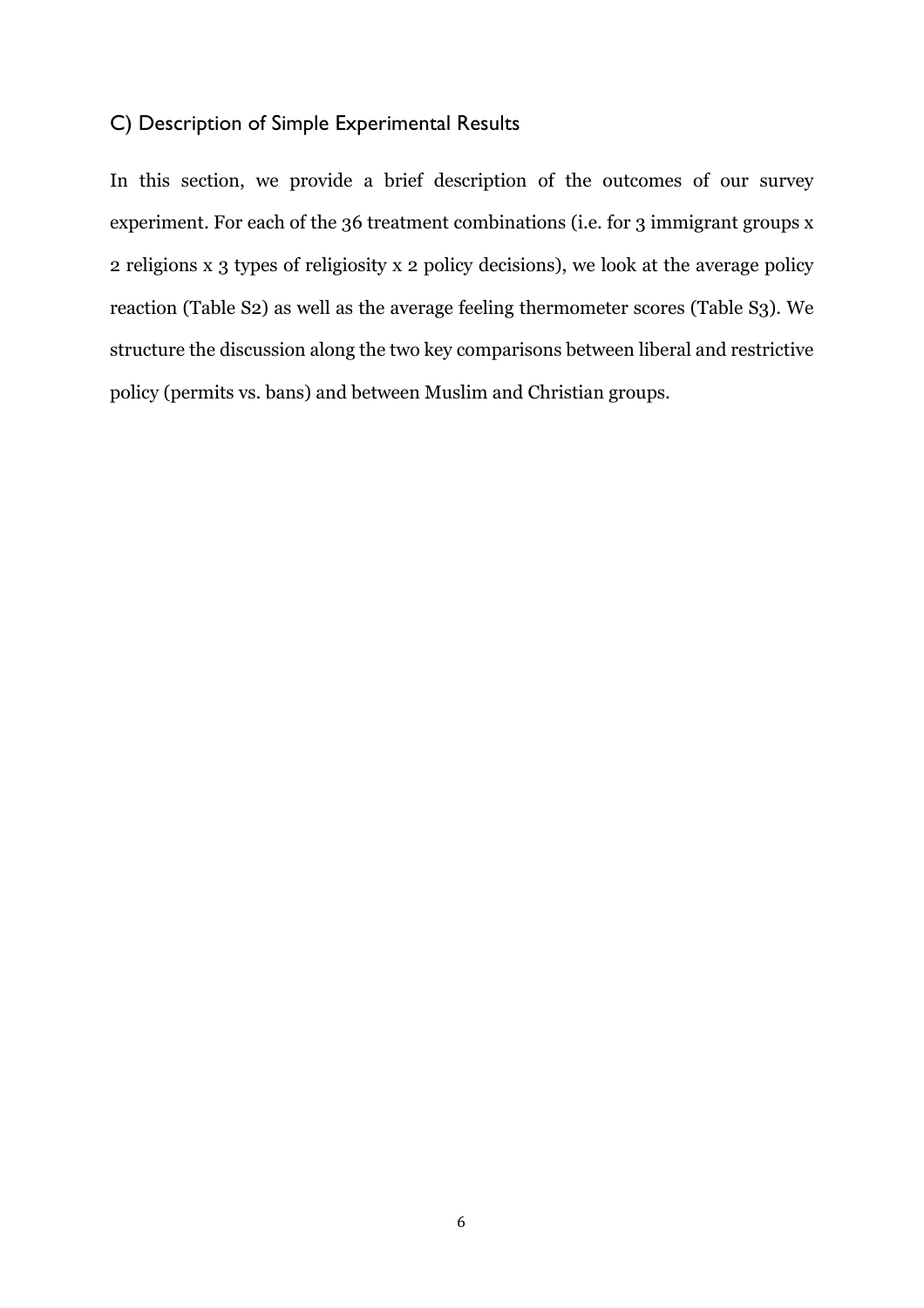|                       |           | Non-practicing |         | Devout  |         |         | Radical |         |         |         |
|-----------------------|-----------|----------------|---------|---------|---------|---------|---------|---------|---------|---------|
|                       |           | Ban            | Permit  | Diff.   | Ban     | Permit  | Diff.   | Ban     | Permit  | Diff.   |
| <b>Native Britons</b> | Christian | 2.6            | 3.3     | $+.07*$ | 2.4     | 3.5     | $+1$  * | 3.0     | 3.0     | $+/-0$  |
|                       | Muslim    | 2.9            | 3.0     | $+0$    | 2.9     | 2.9     | $+/-.0$ | 3.9     | 2.2     | $-1.7*$ |
|                       | Diff.     | $+.03$         | $-.03$  |         | $+.05*$ | $-.06*$ |         | $+0.9*$ | $-.08*$ |         |
| Immigrants: Bulgaria  | Christian | 3.3            | 2.5     | $-.08*$ | 3.0     | 2.8     | $-.02$  | 3.5     | 2.4     | $-1.1*$ |
|                       | Muslim    | 3.4            | 2.5     | $-.09*$ | 3.1     | 2.6     | $-.05*$ | 3.8     | 2.3     | $-1.5*$ |
|                       | Diff.     | $+0!$          | $+/-.0$ |         | $+.01$  | $-.02$  |         | $+.03$  | $-0.01$ |         |
| Immigrants: Nigeria   | Christian | 3.2            | 2.5     | $-.07*$ | 3.0     | 3.1     | $+0.1$  | 3.5     | 2.4     | $-1.1*$ |
|                       | Muslim    | 3.0            | 2.6     | $-.04$  | 3.2     | 2.5     | $-.07*$ | 4.0     | 2.1     | $-1.9*$ |
|                       | Diff.     | $-.02$         | $+0!$   |         | $+.02$  | $-.06*$ |         | $+.05$  | $-.03$  |         |

### Table S2: Support for the Policy Decision to Either Ban or Permit Public Demonstrations

Note: Means on a 5-point scale reported. Higher values indicate higher support to the policy decision. \* Bonferroni corrected p <.05.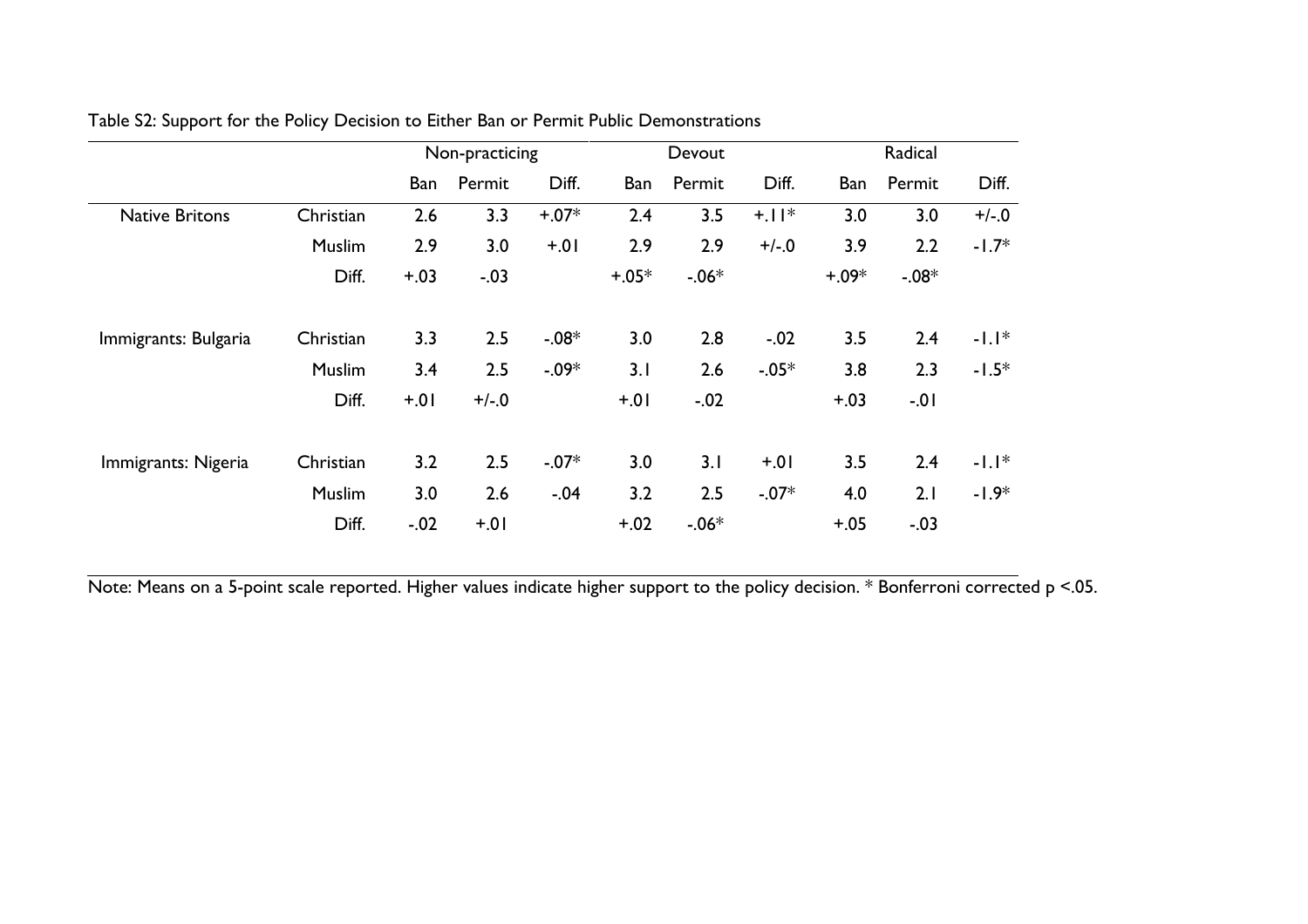Overall, respondents favor restrictive rather than liberal policy toward the right to demonstrate. Support for bans is significantly higher than for permissions in no less than 10 out of 18 total comparisons (we account for multiple comparisons by relying on the Bonferroni correction). In fact, we only find positive effects of liberal policy decisions2 for native Britons and only if the group is described as secular or devout Christian  $(+0.7^*)$  and  $+0.11^*$ , respectively), but not for native Muslims or radical groups. Perhaps unsurprisingly, preferences for allowing the demonstrations of native radical Muslims are significantly and markedly less frequent than for their banning (- 1.7\*). This particular group is likely viewed as highly problematic if not outright dangerous to British society.

The degree of religiosity seems to be more important than religious faith per se. Whether a group is described as Muslim or Christian does matter, but it is less relevant for citizens' policy reaction than might be expected. Differences between these two faith groups are only significant in 5 out of 18 comparisons, four of which refer to natives, where Christian demonstrations are generally met with more support than Muslim demonstrations. But this holds only for devout and to a stronger degree for radical groups, not for secular groups. When it comes to immigrants, citizens do not differentiate between Muslim and Christian groups at all (nor between Bulgarians or Nigerians for that matter). This is likely due to the fact that immigrants' right to demonstrate is generally met with low support in the first place. The only exception to this general pattern are devout Nigerians were respondents are again significantly less likely to support public demonstrations for Muslims (-.08\*).

<sup>&</sup>lt;sup>2</sup> These effects are simple *sample average treatment effects* (SATE), i.e. differences in means between the liberal and the restrictive policy conditions.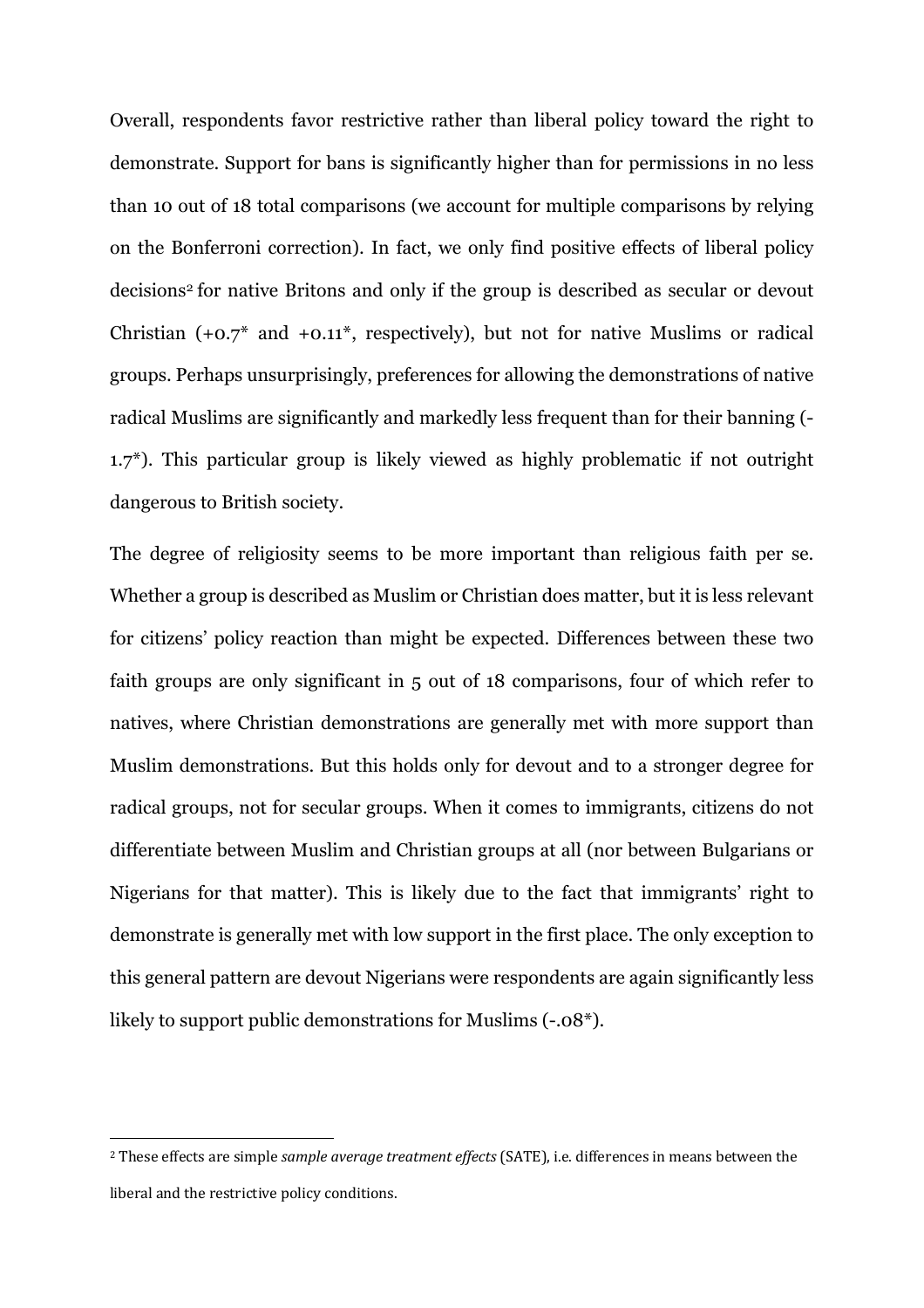Turning to the feeling thermometer scores we find no noteworthy differences between the liberal and the restrictive policy decision conditions (Table 2). Not only are the sizes of the differences generally small, they also do not reach conventional levels of significance for any of the 18 comparisons. While this finding indicates that there is no direct effect of policy decisions on respondents' feelings toward religious groups, it leaves open the idea that any such effect depends on citizens' policy reaction (which we will address head-on in the following section). We also fail to find notable differences in citizens' feelings toward Muslims and Christians. Muslims are met with significantly cooler feelings in only 3 out of 18 comparisons and all of these instances refer to radical religious groups. Secular or devout Muslims are not significantly less liked than secular of devout Christians. Again, and perhaps unsurprisingly, the by far least liked groups are the radical religious.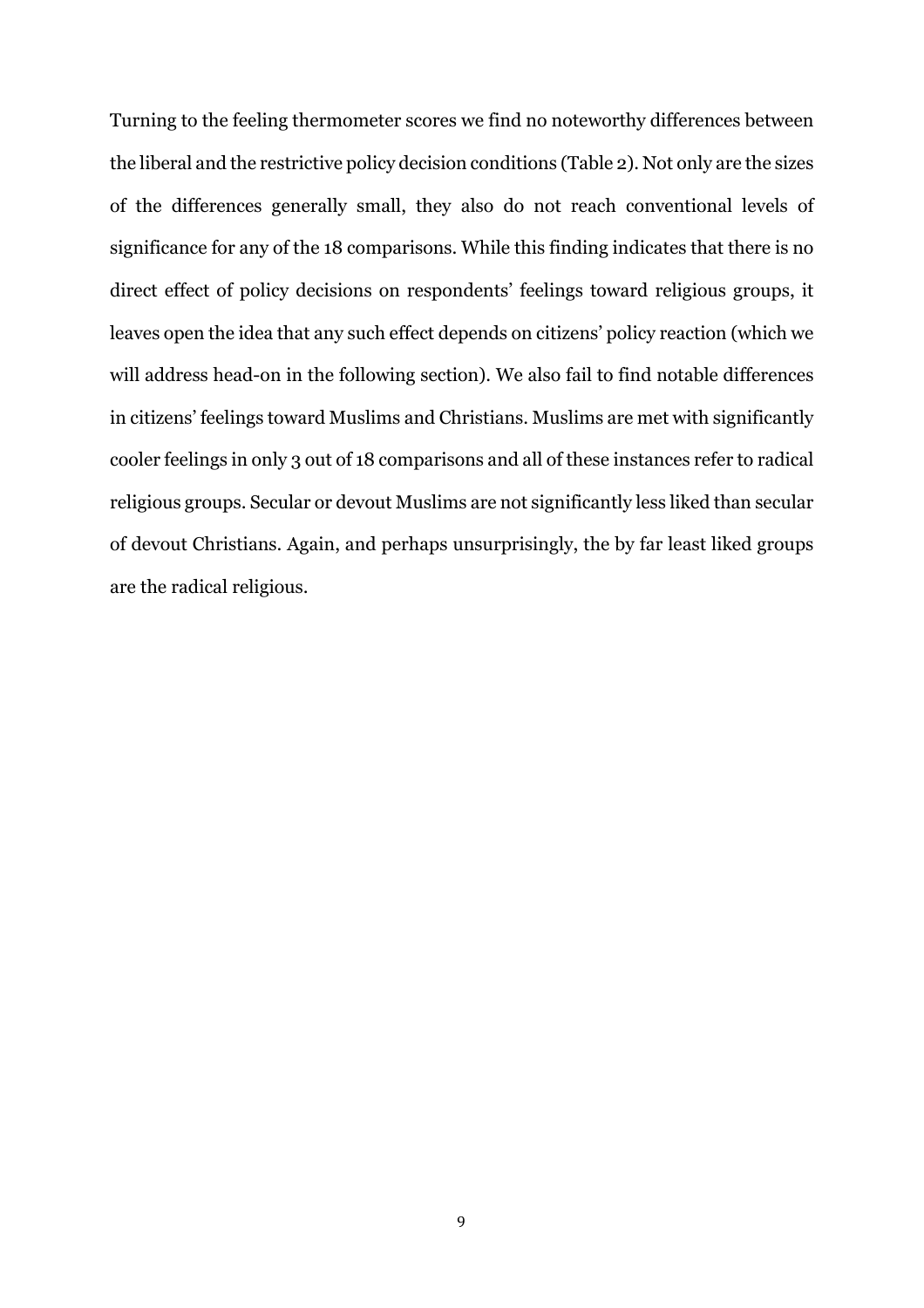## Table S3: Feeling Thermometer Scores Toward Religious Group

|                       |           | Non-practicing |                | Devout |      |        | Radical |        |        |        |
|-----------------------|-----------|----------------|----------------|--------|------|--------|---------|--------|--------|--------|
|                       |           | Ban            | Permit         | Diff.  | Ban  | Permit | Diff.   | Ban    | Permit | Diff.  |
| <b>Native Britons</b> | Christian | 54             | 53             | - 1    | 53   | 50     | $-3$    | 30     | 30     | $+/-0$ |
|                       | Muslim    | 51             | 51             | $+/-0$ | 50   | 48     | $-2$    | 20     | 18     | $-2$   |
|                       | Diff.     | $-3$           | $-2$           |        | $-3$ | $-2$   |         | $-10*$ | $-12*$ |        |
| Immigrants: Bulgaria  | Christian | 41             | 4 <sub>1</sub> | $+/-0$ | 49   | 47     | $-2$    | 23     | 28     | $+5$   |
|                       | Muslim    | 43             | 40             | $-3$   | 44   | 43     | $-1$    | 20     | 9      | -1     |
|                       | Diff.     | $+2$           | $-1$           |        | $-5$ | $-4$   |         | $-3$   | $-9$   |        |
| Immigrants: Nigeria   | Christian | 40             | 37             | $-3$   | 50   | 47     | $-3$    | 27     | 24     | $-3$   |
|                       | Muslim    | 46             | 43             | $-3$   | 41   | 37     | $-4$    | 4      | 18     | $+4$   |
|                       | Diff.     | $+6$           | $+6$           |        | $-9$ | $-10$  |         | $-13*$ | $-6$   |        |

Note: Means on a scale from 0 to 100 reported. Higher values indicate warmer feeling toward the group. \* Bonferroni corrected p <.05.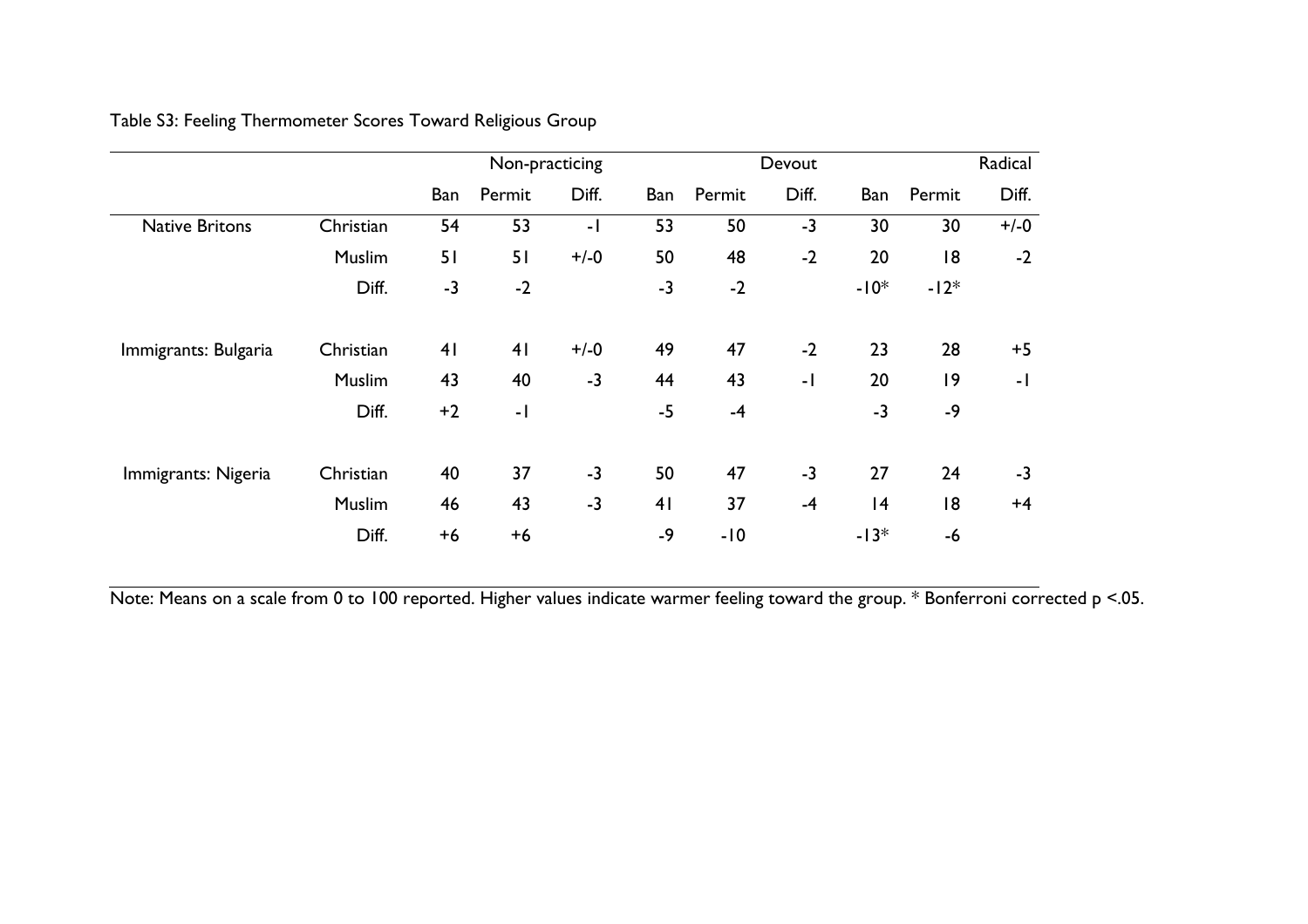In the analyses in the main text we collapse the answers to the "ban" and "permit" manipulation. This could be problematic if respondents attached vastly different meanings to a "ban" vs. a "permit". Yet if this were the case, we would expect to see the following in our data:

a) Reflecting the difference, there should also be a pronounced difference between responses "supporting a ban" and "opposing a permit". If there is no such difference, respondents are likely to attach symmetric meanings to these events. Table S4 compares the response distributions across the two experimental groups in our data set. As becomes apparent there are only tiny deviations in the responses and within the margin of sampling error. A chi-squared test for the null hypothesis of no differences across the two groups yields a p-value of 0.22. We interpret this none-difference across manipulations as suggesting that respondents don´t attach worrisome additional meanings to the "ban" of a demonstration.

b) If respondents indeed associate bans with the threat of violence from protestors as suggested by the reviewer, we would expect that they also attach different feelings to the demonstrating groups depending on whether the demonstration was banned or permitted. This information is readily available in Table S3 which displays the feeling thermometer scores across all groups and tests for differences between the "ban" and "permit" manipulations. In a total of 18 comparisons we find not a single significant difference in feelings toward "banned" and "permitted" demonstrating groups. Thus, respondents are unlikely to see them as more "dangerous" or "violent" just because of the manipulation.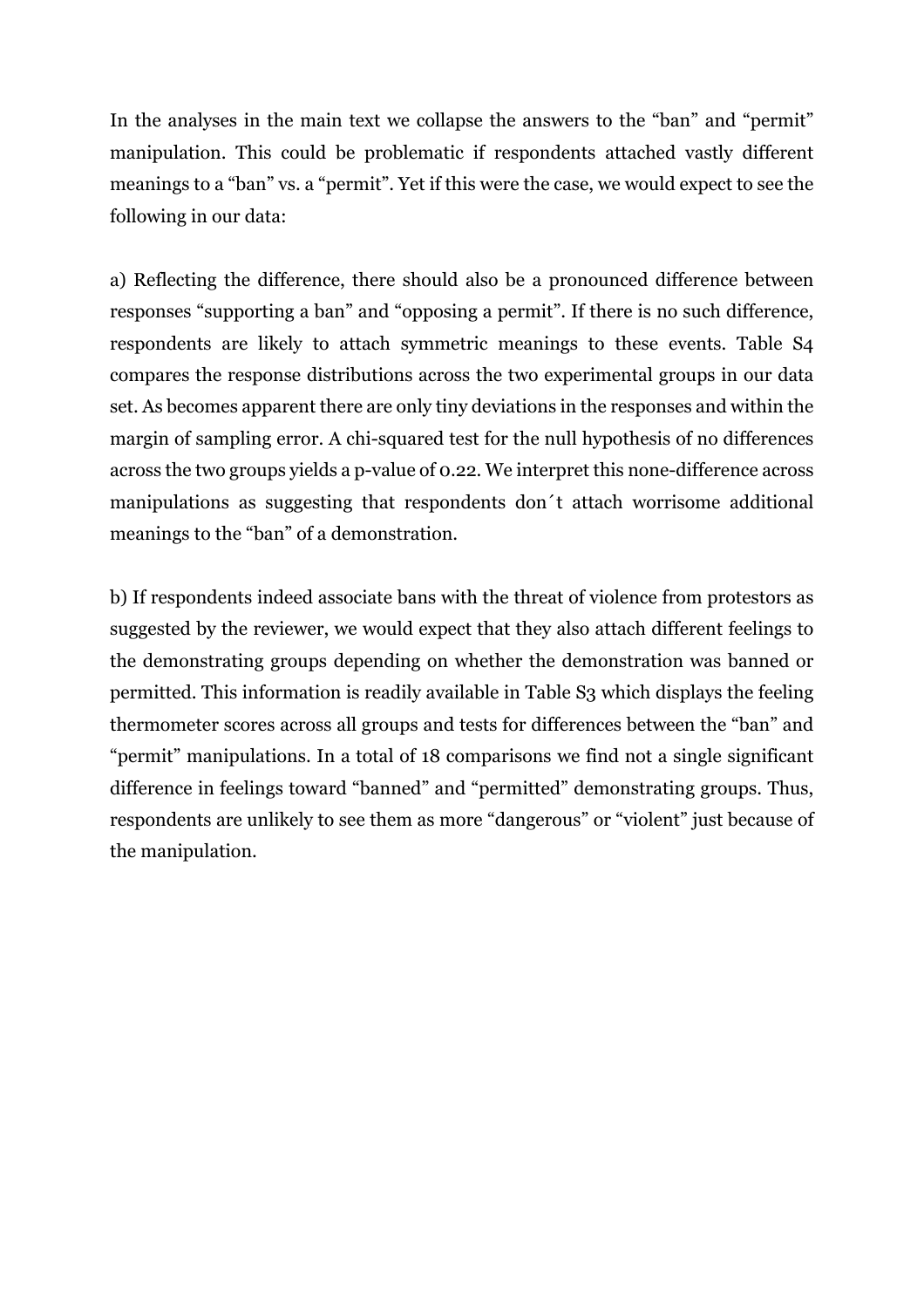| "Ban"                                 |      | "Permit"                                 |      |
|---------------------------------------|------|------------------------------------------|------|
| Strongly support the ban              | 0.21 | Strongly oppose the permit               | 0.22 |
| Support the ban                       | 0.19 | Oppose the permit                        | 0.21 |
| Neither support nor oppose the<br>ban | 0.30 | Neither support nor oppose the<br>permit | 0.31 |
| Oppose the ban                        | 0.22 | Support the permit                       | 0.21 |
| Strongly oppose the ban               | 0.08 | Strongly support the permit              | 0.06 |

# Table S4: Distribution of responses to different experimental manipulations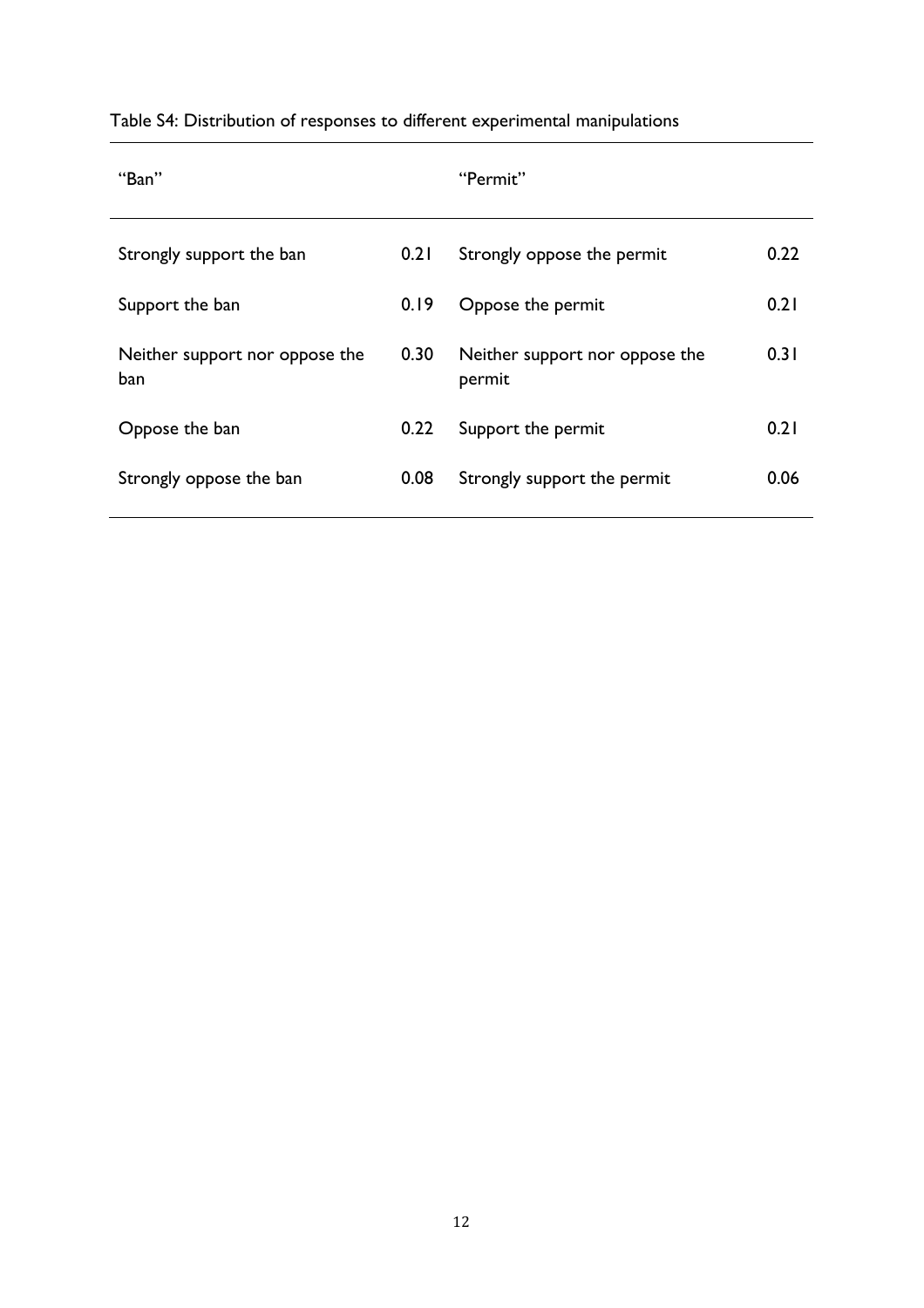### D) Model estimation

The statistical analysis of the experimental data and the estimation of the different causal effects (ACMEs, ANDEs, and ACDEs) proceed in the following steps. We first assess whether liberal or restrictive policy decisions by the authorities (T) have a causal effect on citizens' response and evaluation of a group's right to hold public rallies and demonstrations (M) in a simple regression equation

$$
M_i = \alpha_1 + \beta_1 T_i + \xi_1' X_i + \epsilon_{1i},\tag{4}
$$

where Xi contains basic pre-treatment covariates (sex, age, education, political ideology and religiosity)<sup>3</sup> and  $\epsilon_{1i}$  is the usual error term.

In a second step, we then test whether and how this reaction mediates the policy effect on citizens' general feeling toward that group (Y) in the equation

$$
Y_i = \alpha_2 + \beta_2 T_i + \gamma M_i + \theta T_i M_i + \xi_2' X_i + \epsilon_{2i},\tag{5}
$$

which also includes a multiplicative interaction term between treatment and mediator, basic pre-treatment covariates, and an error term.

Using the estimates from these two equations, we then employ the algorithm proposed by Imai et al. (2010a, b) to calculate the ACMEs and ANDEs as defined above. This is done by first predicting the policy response under the two policy conditions (keeping all other variables at their empirical values) and then plugging these predicted values into the predictive formulas for the feeling thermometer scores, again setting the policy

<sup>3</sup> These covariates are coded as follows: sex (1- female, 0 – male), age in years, education (1 – university degree and higher, 0 – less than university degree), left-right-ideology ("*In politics people sometimes talk of 'left' and 'right'. Where would you place yourself on this scale, where 1 means the left and 7 means the right?"*), and subjective religiosity (*"Regardless of whether you belong to a particular religion, how religious would you say you are? 0- not at all religious to 10- very religious*").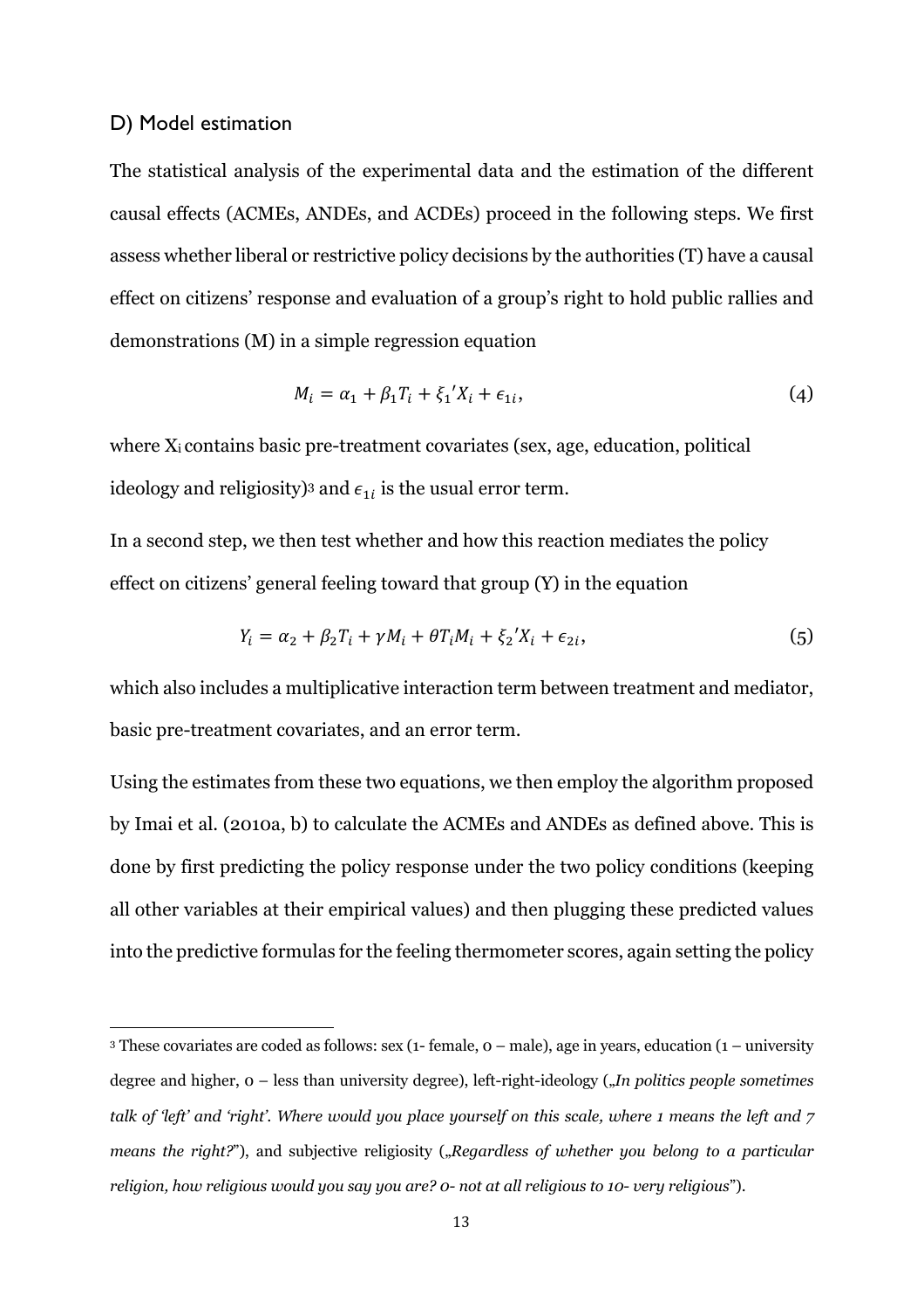conditions to its two values (and again leaving the remaining covariates at their empirical values). The propagation of inferential uncertainty from the first to the second equation and the resulting 95 percent confidence intervals for the ACMEs and ANDEs are obtained by running  $s = 1000$  quasi-Bayesian simulations.<sup>4</sup>

We estimate the ACDEs using the sequential g-estimation algorithm proposed by Acharya et al. (2016). In the first stage, we start with the above regression equation (5). All model terms that involve the mediator (i.e.  $\gamma M_i + \theta T_i M_i$ ) will be used as *demediation function*. This is then subtracted from the outcome of the second stage equation, which regresses the feeling thermometer scores on the policy treatment and the pretreatment covariates:

$$
(Y_i - \hat{\gamma}M_i - \hat{\theta}T_iM_i) = \alpha_3 + \beta_3T_i + \xi_3'X_i + \epsilon_{3i},
$$
 (6)

where the ACDE is now simply  $\beta_3$ . We re-center the demediation function to five different values *k* of the mediator, i.e.  $\hat{\gamma}(M_i - k) + \theta T_i(M_i - k)$ , and re-estimate the second stage equation each time to obtain ACDEs conditional on specific values of policy response. Again, to propagate the uncertainty from the first to the second stage and to construct 95 percent confidence intervals for the ACDE we run s = 1000 quasi-Bayesian simulations.

We deal with missing data in key covariates (respondent's education, religiosity, and left-right-ideology) by means of multiple imputation using chained equations (Little and Rubin 1987). We imputed five complete data sets and ran all models on each of these data sets. We present the combined results.

<sup>&</sup>lt;sup>4</sup> These simulations are "quasi-Bayesian" in the sense that we are not specifying and sampling from a fully Bayesian model with prior distributions.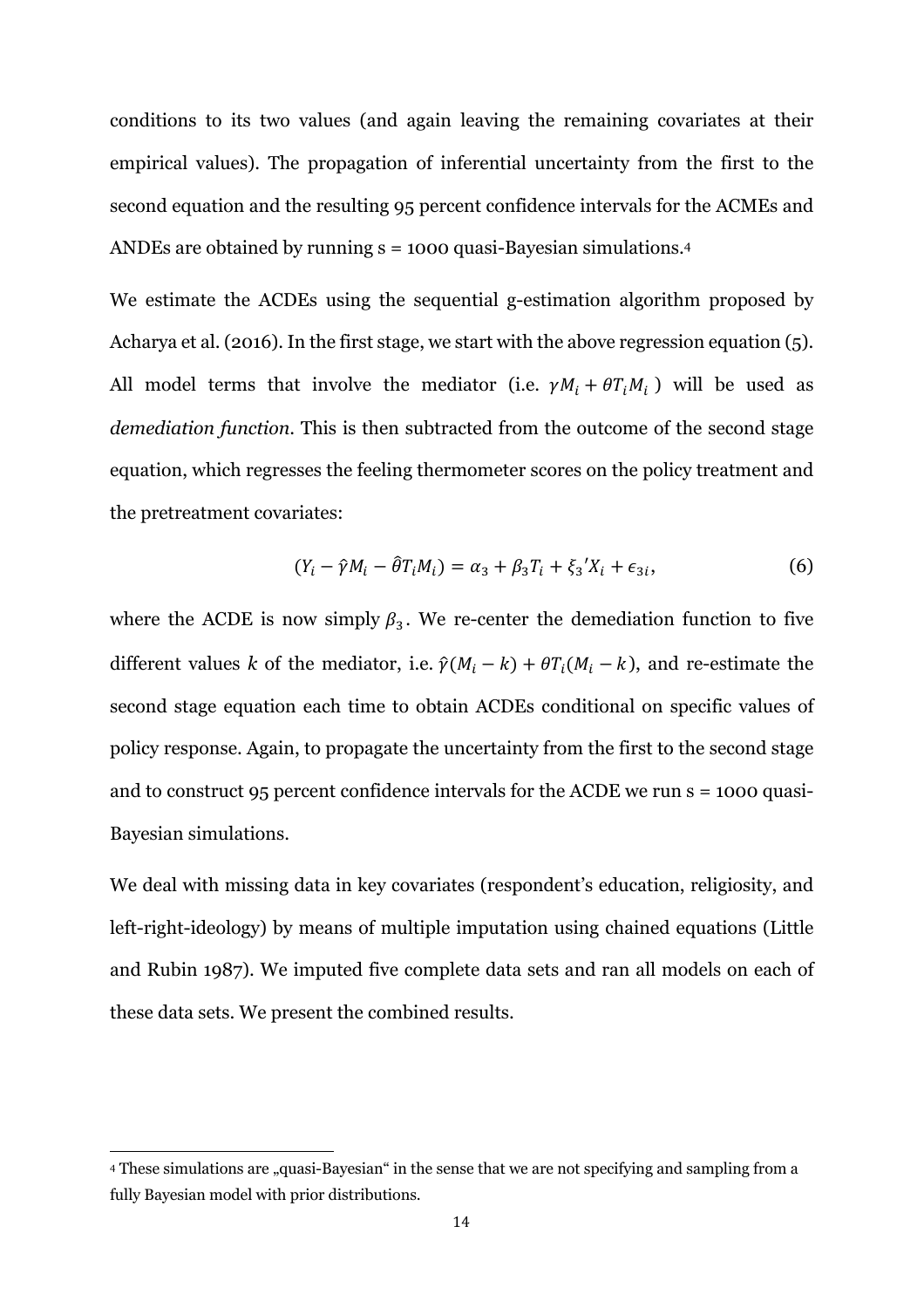### E) Model Results

Model 1 in table S5 presents the results of the first regression equation for the effect of permitting demonstrations on respondents' policy reaction. A simple comparison of liberal and restrictive authority decision reveals that a liberal decision gains significantly *lower* support from respondents (-.10<sup>\*</sup>), although the substantive effect size is not particularly great.

Respondents differentiate between groups and are less likely to support public demonstrations of Muslims than of Christians (*-.*33\*\*). However, they are even less likely to support public demonstrations of immigrants  $(-.42^{**})$ . Radical religious groups are met with the least amount of support (-.45\*\*). This does not seem to be an expression of anti-religious sentiment. Indeed, devout groups are more readily granted the right to hold public demonstrations, than the non-practicing (.12\*\*) who are the reference category.

Respondents themselves also differ in their policy reaction. While both females and older respondents tend to be less supportive (-.19\*\* and -.09\*\*, respectively), higher levels of education are clearly related to more support (.34\*\*). Ideologically rightleaning respondents are less likely to support a liberal policy decision toward public demonstrations (-.18\*\*) and more religious respondents are more likely to support a demonstration (.02\*). Adjusting for these pre-treatment covariates leaves the coefficients vignette characteristics unchanged.

Having demonstrated that policy decisions have a causal effect on citizens' policy reaction, we now seek to understand whether citizen reaction triggers a change in more general group evaluations. Model 2 presents the results of the second regression equation for respondents' feeling thermometer scores, which includes citizens' reaction and also interacts it with the policy decision. As before we find that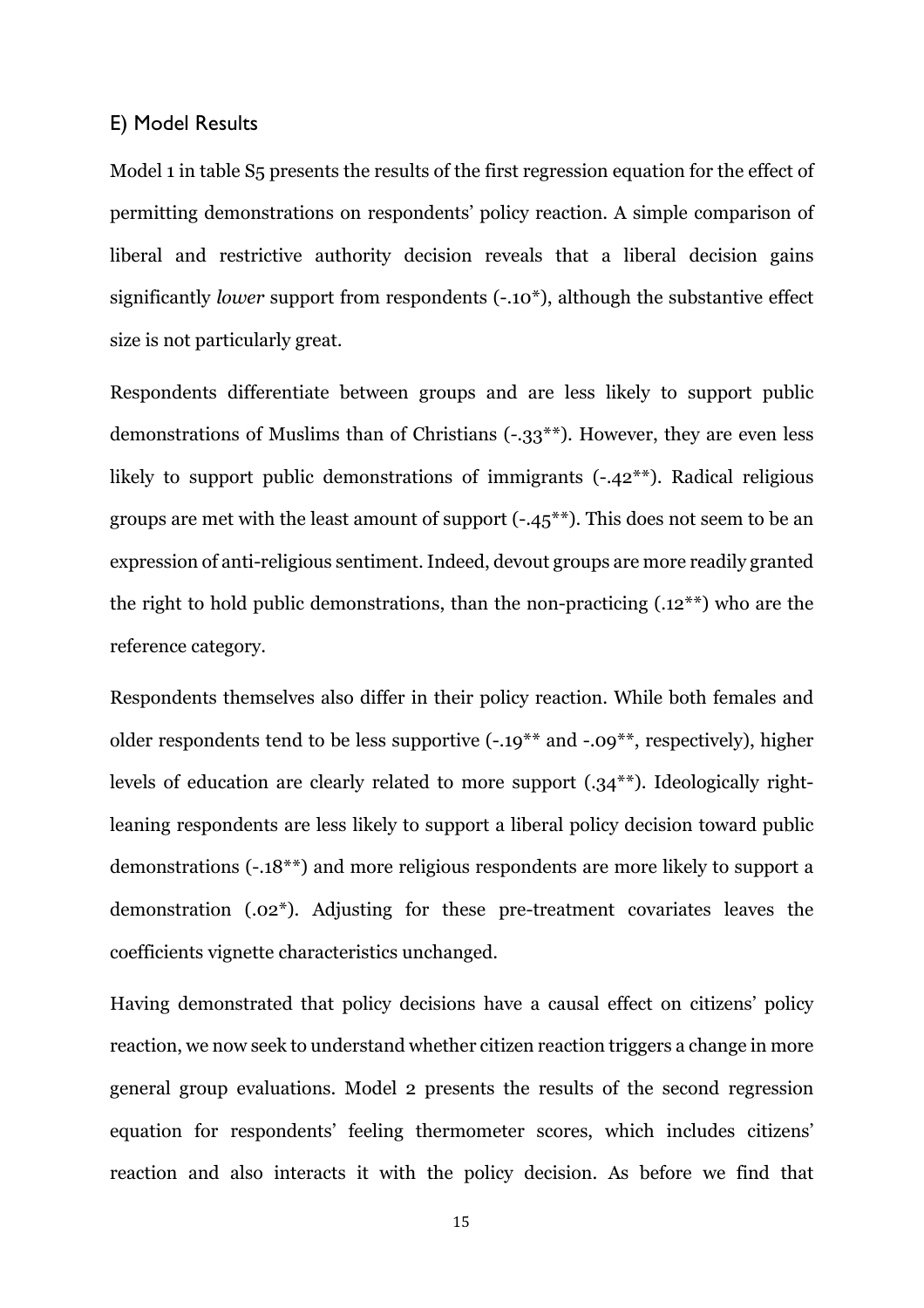respondents have cooler feelings toward Muslims (-1.80\*\*), immigrants (-3.07\*\*), and especially radical religious groups (-18.71\*\*). In general, women (3.42\*\*), older (.83\*\*) and more religious respondents (1.01\*\*) have warmer feelings, and political right leaning respondents have cooler feelings (-.91\*\*). But most importantly for our present purposes, we find a conditional effect of liberal policy decisions on feeling thermometer scores that depends on respondents' reaction (1.92<sup>\*\*</sup>). The negative impact of liberal policy decisions becomes weaker and eventually turns positive as citizens' support increases.

Based on these two regression equations we can now derive our causal quantities of interest as defined above.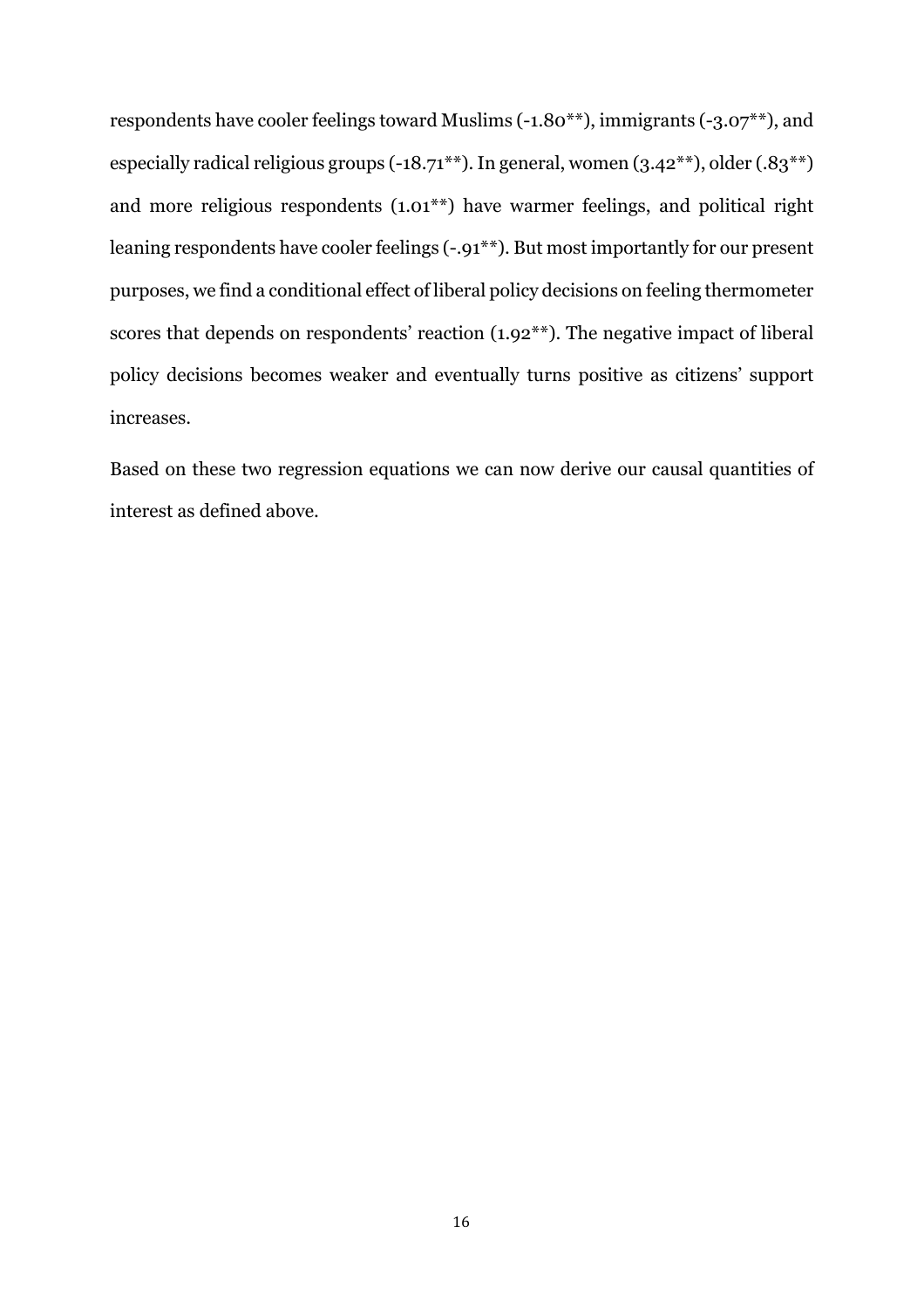|                                           | MI:<br>Citizen Reaction (M) | $M2$ :<br>Feeling Thermometer (Y) |
|-------------------------------------------|-----------------------------|-----------------------------------|
|                                           |                             |                                   |
| Liberal Policy (T)                        | $-.10*$                     | $-5.16**$                         |
|                                           | (.04)                       | (1.53)                            |
|                                           |                             | $5.28**$                          |
| Citizen Reaction (M)                      | --                          | (.81)                             |
| Liberal Policy (T) x Citizen Support (M)  | --                          | $1.92**$                          |
|                                           |                             | (.52)                             |
|                                           |                             |                                   |
| <b>Vignette Characteristics</b><br>Muslim | $-.33**$                    | $-1.80**$                         |
|                                           | (.04)                       |                                   |
| Devout                                    | $.12**$                     | (.64)<br>0.64                     |
|                                           | (.05)                       | (.78)                             |
| Radical                                   | $-.45**$                    | $-18.71**$                        |
|                                           | (.04)                       | (.78)                             |
| Immigrant                                 | $-.42**$                    | $-3.07**$                         |
|                                           | (.04)                       | (.68)                             |
| <b>Respondent Characteristics</b>         |                             |                                   |
| Female                                    | $-19**$                     | $3.42**$                          |
|                                           | (.04)                       | (.63)                             |
| Age/10                                    | $-0.09**$                   | $.83**$                           |
|                                           | (0.01)                      | (.21)                             |
| <b>Higher Education</b>                   | $.35**$                     | $-.66$                            |
|                                           | (.04)                       | (.68)                             |
| Left-Right-Ideology                       | $-18**$                     | $-91**$                           |
|                                           | (0.01)                      | (.24)                             |
| <b>Subjective Religiosity</b>             | $.02*$                      | $1.01**$                          |
|                                           | (.01)                       | (.11)                             |
| Intercept                                 | 4.48**                      | 20.82 **                          |
|                                           | (11)                        | (1.89)                            |
| $\mathsf{N}$                              | 3601                        | 3601                              |
| R <sup>2</sup>                            | .19                         | .41                               |

Table S5: Regression models of the causal effect of policy decisions (T) on citizen reaction (M) and general feelings toward religious groups (Y).

Note: Unstandardized coefficients and standard errors in parentheses. Combined results from 5 multiply imputed data sets.  $*$  p<.05,  $**$  p <.01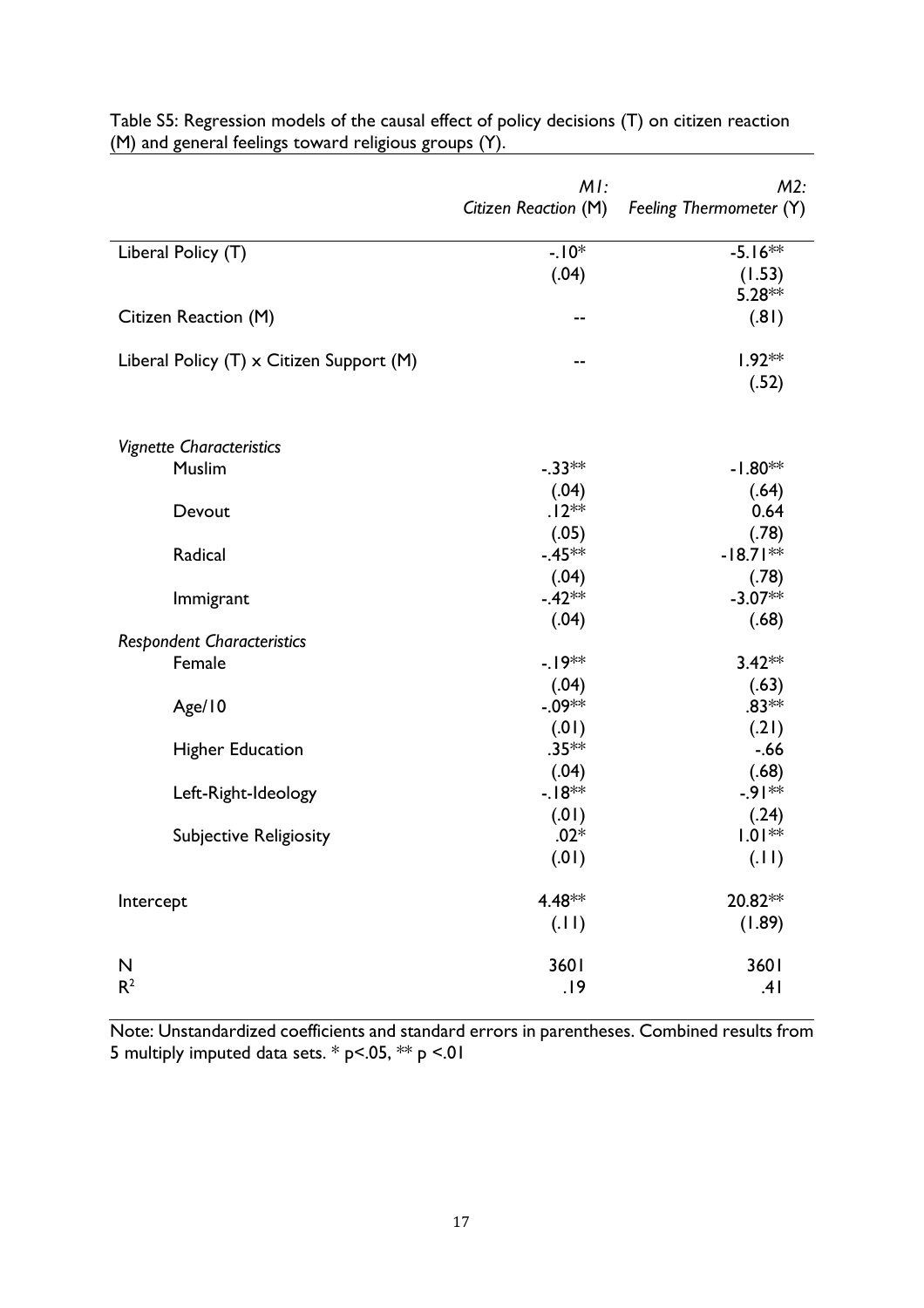### F) Sensitivity Analysis

Since the causal interpretation of policy effects rests on the sequential ignorability assumption and in particular the untestable assumption of no unobserved confounders of the relation between citizens' reaction (M) and their feelings toward religious groups (Y), we conducted a sensitivity analysis to assess the sensitivity of our results to this assumption (Imai et al. 2010a). One way to go about this sensitivity analysis is to understand how such an unobserved pre-treatment confounder would have to look like in order to change our inference. Following Imai et al. 2010a we rely on the sensitivity parameter ρ, the correlation between the errors of the regression equations for the mediator and the outcome variable, respectively. A non-zero correlation can be interpreted as a sign for the existence of an omitted variable and potential confounder of the relationship between mediator and outcome. One can now vary the values of ρ, calculate the corresponding ACMEs and check at which value the ACME becomes zero. This tells us what an unobserved confounder would need to look like in order to doubt our results.

Figure S3 presents this sensitivity analysis for the ACMEs under the control and the treatment condition by plotting them (along with their simulated 95 percent confidence intervals) against ρ. The solid horizontal line indicates the estimated ACME under the assumption of  $\rho = 0$ . We find that under the restrictive policy condition the mediated effect remains robust unless  $\rho$  is greater than .3 and the effect under the liberal policy condition even until  $\rho$  is greater than .4. This indicates that our finding of a negative mediated effect of liberal policy on general feelings toward religious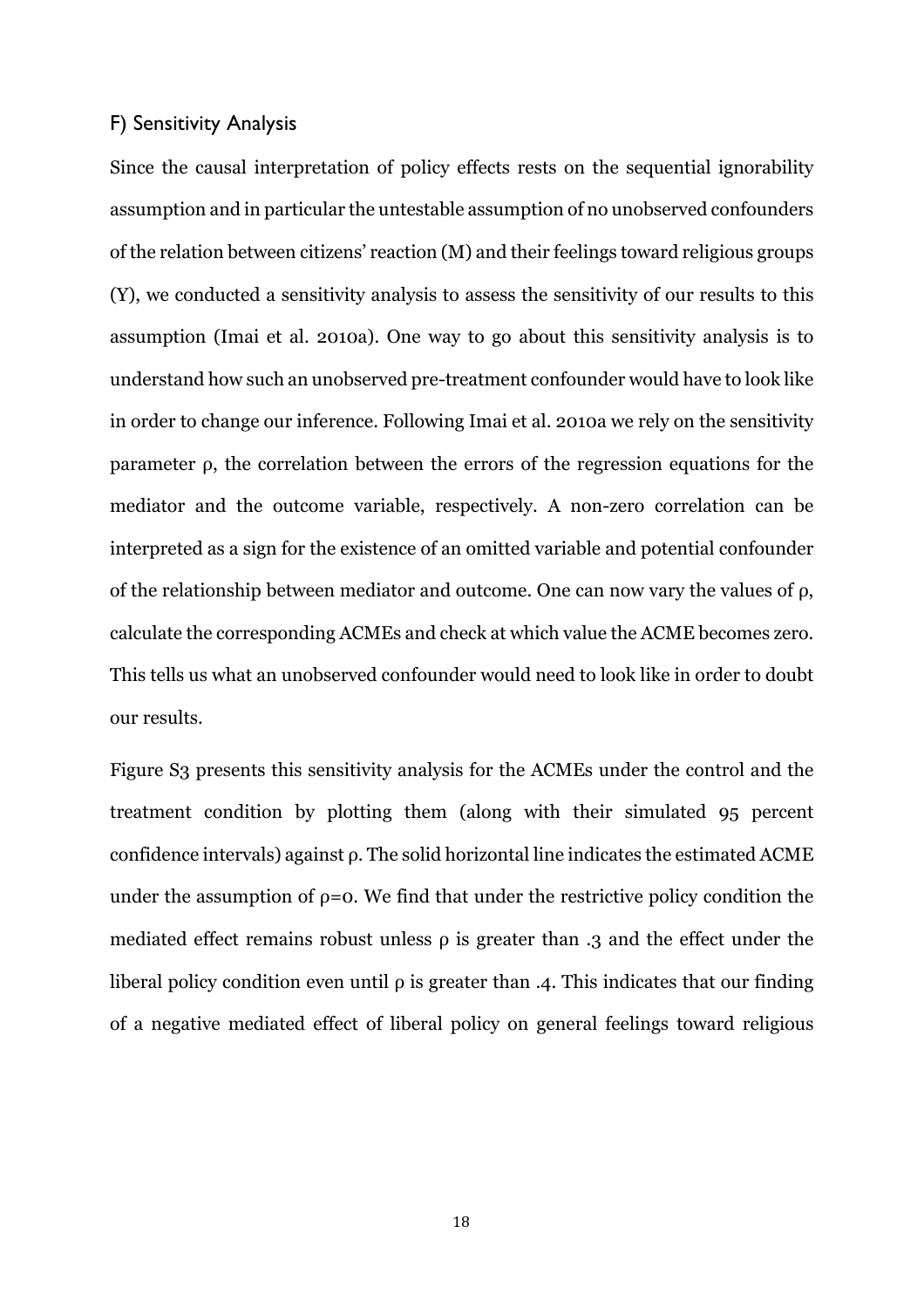groups is relatively robust to a considerable deviation from the assumption of a zerocorrelation between the errors of the mediator and outcome equations.5

Figure S3: Sensitivity Analysis of the sensitivity of the ACMEs to unobserved confounders of citizen reaction and feelings toward religious groups. The sensitivity parameter is the correlation rho between mediator and outcome errors.



<sup>5</sup>For related experimental studies on attitudes toward immigrants (Brader et al. 2008) or on civil liberties and tolerance (Nelson et al. 1997) similar ρ values of .43 and .48 have been reported (see Imai et al. 2011: 776).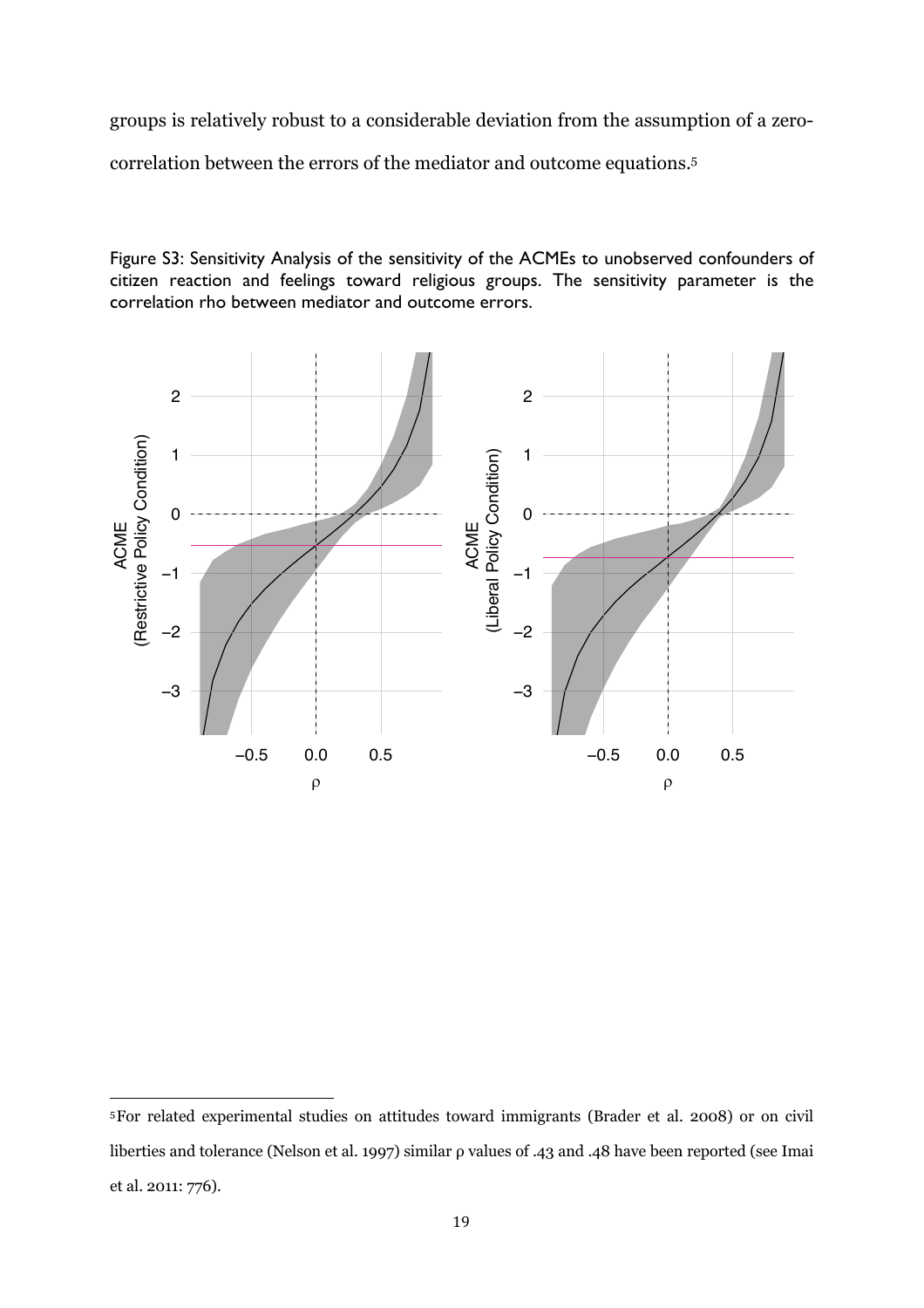Figure S4: Sensitivity Analysis of the sensitivity of the ACMEs to unobserved confounders of citizen reaction and feelings toward religious groups. The sensitivity parameter is the proportion of total variance explained in the mediator and outcome.



An alternative and more readily interpretable definition of this sensitivity parameter is in terms of the proportion of the variance of the mediator and the outcome that is explained by an unobserved confounder (Imai et al. 2010a). Figure S4 presents contour plots of how the ACMEs depend on the proportion of the variance of citizens' reaction (M) explained by an unobserved confounder (on the x-axis) and the proportion of the variance of feeling thermometer scores (Y) explained by an unobserved confounder (on the y-axis). Under the restrictive policy condition the ACME is guaranteed to be negative as long as the product of the  $\mathbb{R}^2$  of citizens' policy reaction and the  $\mathbb{R}^2$  of citizens' feelings that is due to an unobserved confounder does not exceed .04. Under the liberal policy condition the ACME remains negative if this product does not exceed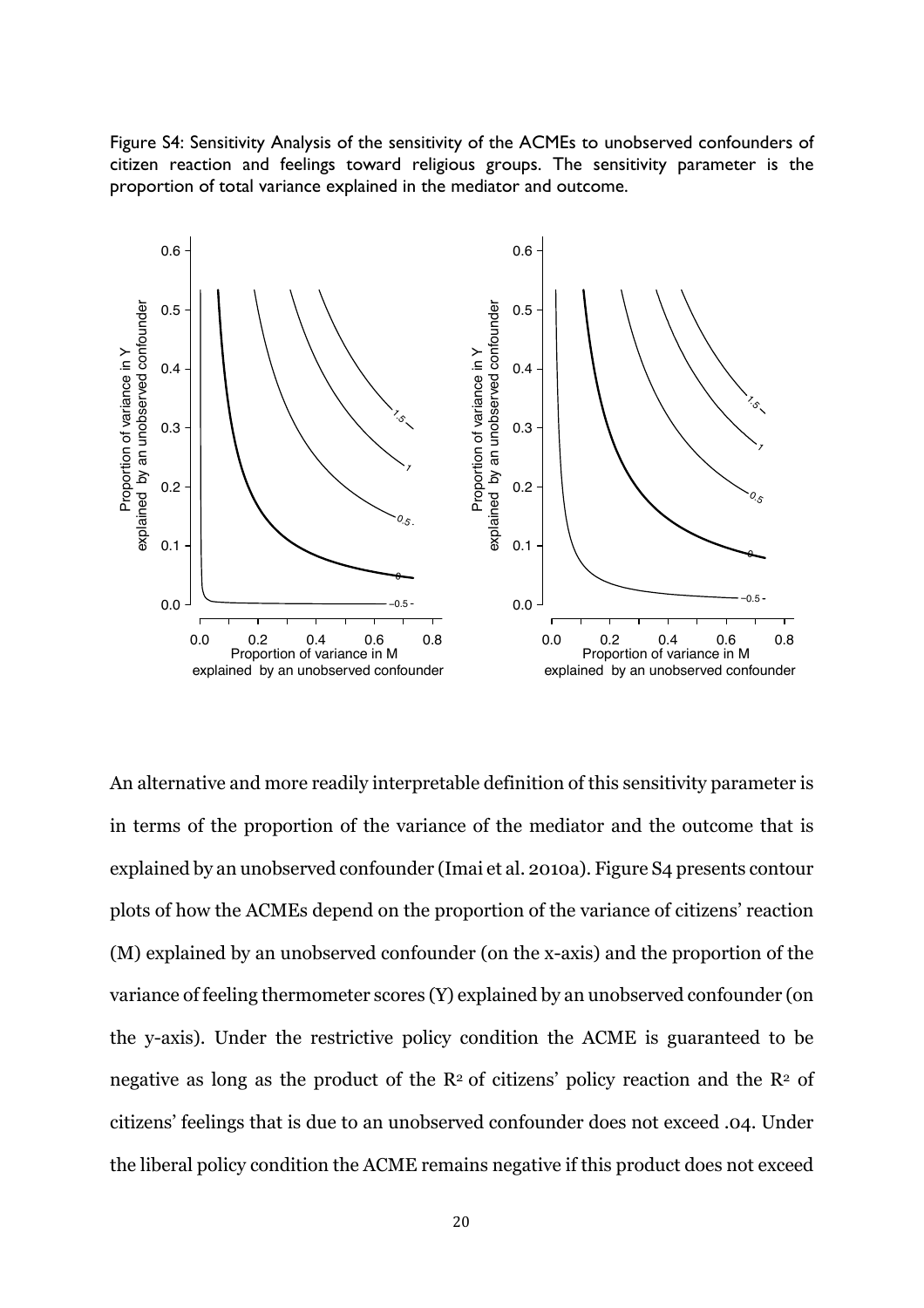.08. Thus, as long as an unobserved confounder does not explain more than eight percent of the variation in citizens' policy reaction it could explain any proportion of the variance of the feeling thermometer scores (and vice versa) and still not change our inference. While an  $\mathbb{R}^2$  of .08 may not sound like much it is helpful to note that, in our data and taking citizen reaction as dependent variable, respondents' age only has a R2 of .03, higher education of .04, and ideological self-placement only of .07.6 Overall, we therefore conclude that the violation of the second part of the sequential ignorability assumption is unlikely to have major consequences for our main inference.

<sup>6</sup> Note that this sensitivity analysis assumes that the unobserved confounder affects policy reaction and feeling thermometer scores in the same direction. If we assumed that the unobserved confounder had different effects on the mediator and outcome, the ACMEs would always be negative and therefore extremely robust.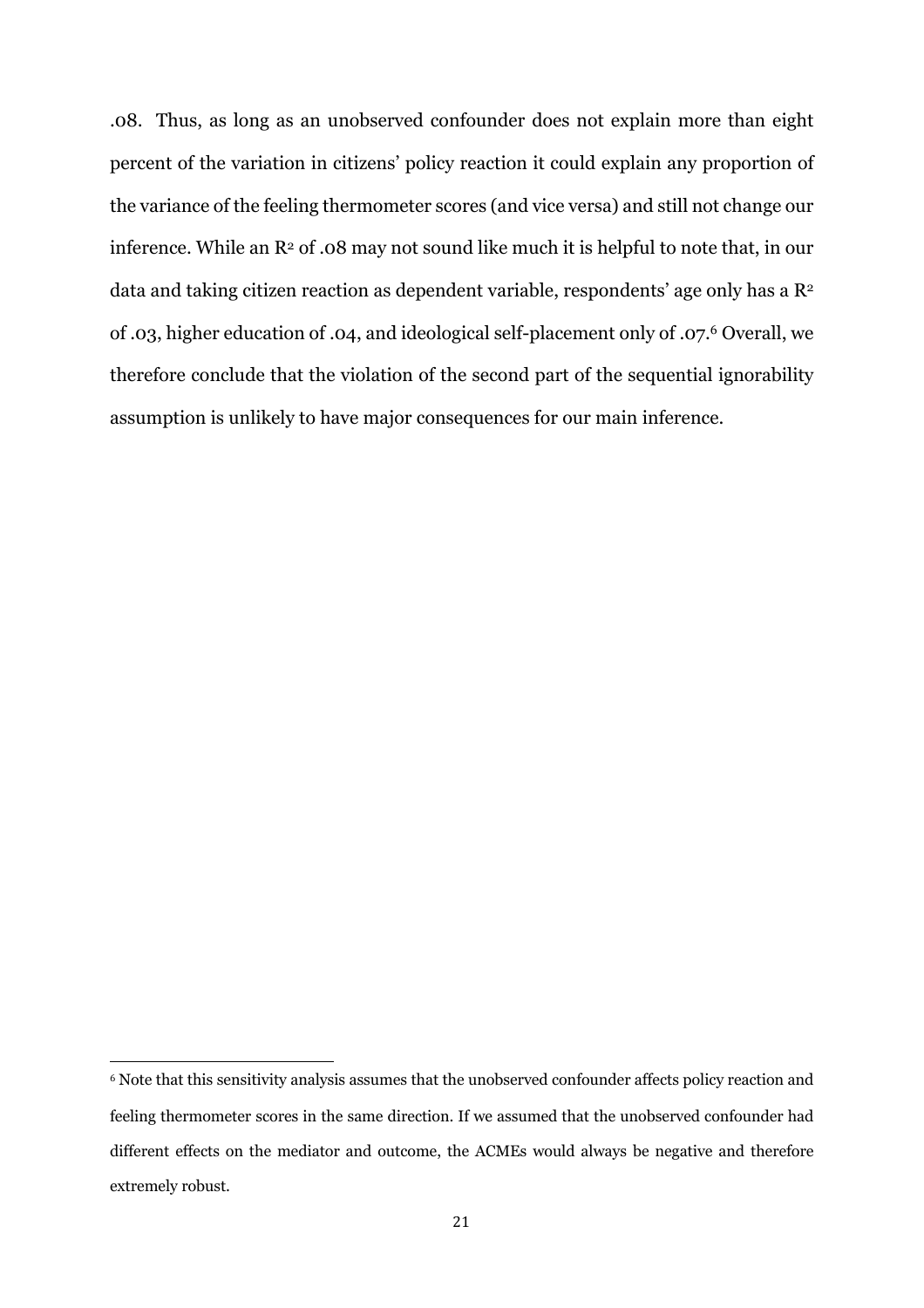### G) Further Consequences for the Social and Political Rights of Immigrants

In this section we show that citizens' reactions to policy decisions not only affect their general feelings towards religious groups but have further consequences regarding the social and political rights of those groups. Table S6 presents the model equations relating the policy treatment of authority decision (T) and the mediating citizen response (M) to citizens' opinions on welfare deservingness, the right to vote, and the right to hold public office, respectively. <sup>7</sup> While respondents do not discriminate amongst religious traditions and type of religiosity when it comes to welfare deservingness – only immigrants are viewed as less deserving – they are less willing to extend the right to vote and to hold public office to the non-practicing and radical. And while immigrants are less likely to be granted those democratic rights, respondents do not distinguish between Muslims and Christians. But we find the same significant interactions between authority permission and citizens' policy reaction, which we found for the feeling thermometer scores. And this holds for all three dependent variables. The effect of liberal policy on citizens' attitudes clearly depends on whether they support or oppose the authority's decision.

<sup>7</sup> The wording of these survey questions is as follows. Welfare deservingness: "*Assume that a single mother from this group with two children is unemployed. To what extent do you think she deserves help from the government? Very undeserving of help from the government (0) to Very deserving of help the government (10)*". Right to vote: "*To what extent do you agree that the members of this group should be allowed: to vote in national elections? Agree strongly (1) to Disagree strongly (5)*". Right to hold public office: "*To what extent do you agree that the members of this group should be allowed: to hold public office? Agree strongly (1) to Disagree strongly (5)*". We reversed the answer categories of the last two items so that higher scores indicate higher levels of agreement. Again we chose to model those responses using OLS regressions for ease of interpretation and more straight forward sensitivity analyses.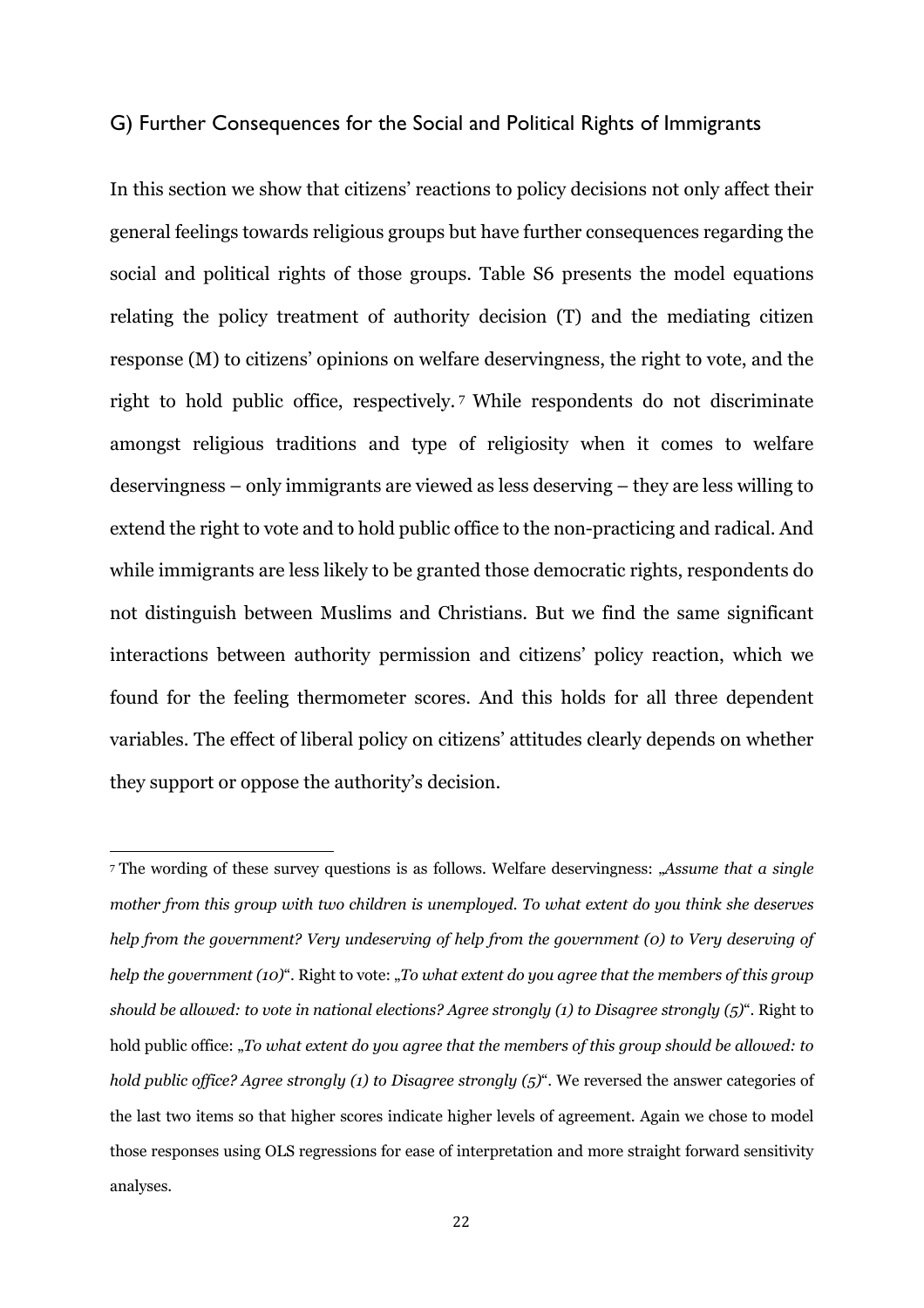|                                     | Welfare          | Right to          | Public           |
|-------------------------------------|------------------|-------------------|------------------|
|                                     | Deservingness    | Vote              | Office           |
|                                     | (Y)              | (Y)               | (Y)              |
|                                     |                  |                   |                  |
|                                     | MI               | M <sub>2</sub>    | M <sub>3</sub>   |
|                                     | (OLS)            | (OLS)             | (OLS)            |
|                                     |                  |                   |                  |
| Liberal Policy (T)                  | $-.43*$          | $-.24*$           | $-.27**$         |
|                                     | (.20)            | (.10)             | (.09)            |
|                                     |                  |                   |                  |
| Citizen Support (M)                 | $.65**$          | $.32**$           | .38**            |
|                                     | (.10)            | (.05)             | (.05)            |
|                                     |                  |                   |                  |
| Liberal Policy $(T) \times$ Support | .19*             | $.10**$           | .09**            |
| (M)                                 | (.07)            | (.03)             | (.03)            |
|                                     |                  |                   |                  |
|                                     |                  |                   |                  |
| Muslim                              | $-.08$           | $-.05$            | $-.04$           |
|                                     | (.08)            | (.04)             | (.04)            |
|                                     |                  |                   |                  |
| Devout                              | $  \cdot  $      | $.18**$           | $.15***$         |
|                                     | (.10)            | (.05)             | (.05)            |
| Radical                             | $-0.09$          | $-.01$            | $-42**$          |
|                                     | (.10)            | (.05)             | (.05)            |
|                                     |                  |                   |                  |
| Immigrant                           | $-1.15**$        | $-1.41**$         | $-1.10**$        |
|                                     | (.09)            | (.04)             | (.04)            |
|                                     |                  |                   |                  |
| Female                              | .13              | $-14**$           | $-12**$          |
|                                     | (.08)            | (.04)             | (.04)            |
| Age/10                              | $-.07**$         | $-0.05**$         | $-.02**$         |
|                                     | (.03)<br>$.24**$ | (0.01)<br>$.25**$ | (0.01)           |
| <b>Higher Education</b>             |                  |                   | .28 **           |
|                                     | (.09)<br>-.56**  | (.04)<br>-. I 5** | (.04)<br>$-13**$ |
| Left-Right-Ideology                 |                  |                   |                  |
|                                     | (.03)<br>$.05**$ | (.02)<br>.01      | (.02)<br>.01     |
| <b>Subjective Religiosity</b>       |                  |                   | (0.01)           |
|                                     | (.02)            | (0.01)            |                  |
|                                     | $5.72**$         | $3.85***$         | $3.29**$         |
| Intercept                           | (.40)            | (.20)             | (.19)            |
|                                     |                  |                   |                  |
| N                                   | 3286             | 3286              | 3286             |
| R <sup>2</sup>                      | .36              | .45               | .47              |
|                                     |                  |                   |                  |

Table S6: Regressions models of the mediated causal effect of political regulation (T) on attitudes toward welfare deservingness, the right to vote, and the right to hold public office.

Note: Unstandardized coefficients and standard errors in parentheses.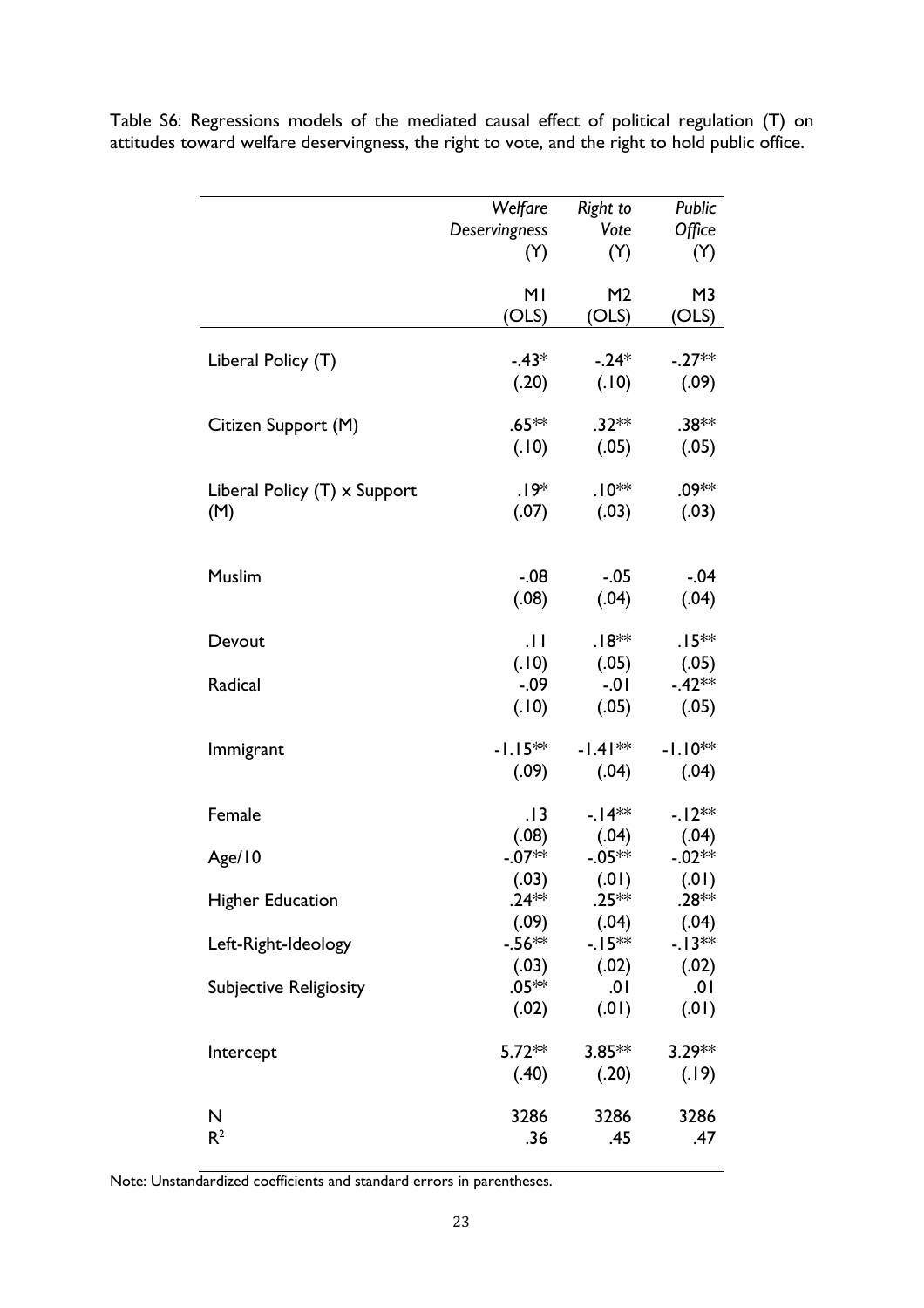Figure S5 presents the average causal mediation effects (ACME) of political regulation on attitudes toward a) welfare deservingness of religious groups, b) their right to vote, and c) their right to hold public offices. As there are no significant ANDEs we can rule out any alternative causal mechanisms that do not run via citizens' reaction to regulation. The ACMEs clearly echo the results found for the feeling thermometer scores: liberal policy has a negative effect on citizens' attitudes toward religious groups, which is entirely mediated via their negative reaction to the permissive regulatory decision of the authorities. The ACME of liberal policy decision on attitudes of welfare deservingness is -0.08 [-0.14, -0.02]. The ACME of political regulation on citizens' willingness to extend the right to vote to religious groups is  $-0.04$  [ $-0.06$ ,  $-0.02$ ]. Finally, the ACMEs on citizens' opinion on the groups' right to hold public offices is - 0.04 [-0.08, -0.00]. As before, the effect sizes are quite small in substantive terms. Nonetheless, they are reasonably robust and suggest that liberal policy toward leads to a negative reaction among citizens, which in turn will make them less generous toward the groups benefitting from the policy. When authorities are permissive, citizens are more likely to deny religious groups welfare benefits and the fundamental political rights of active and passive democratic participation.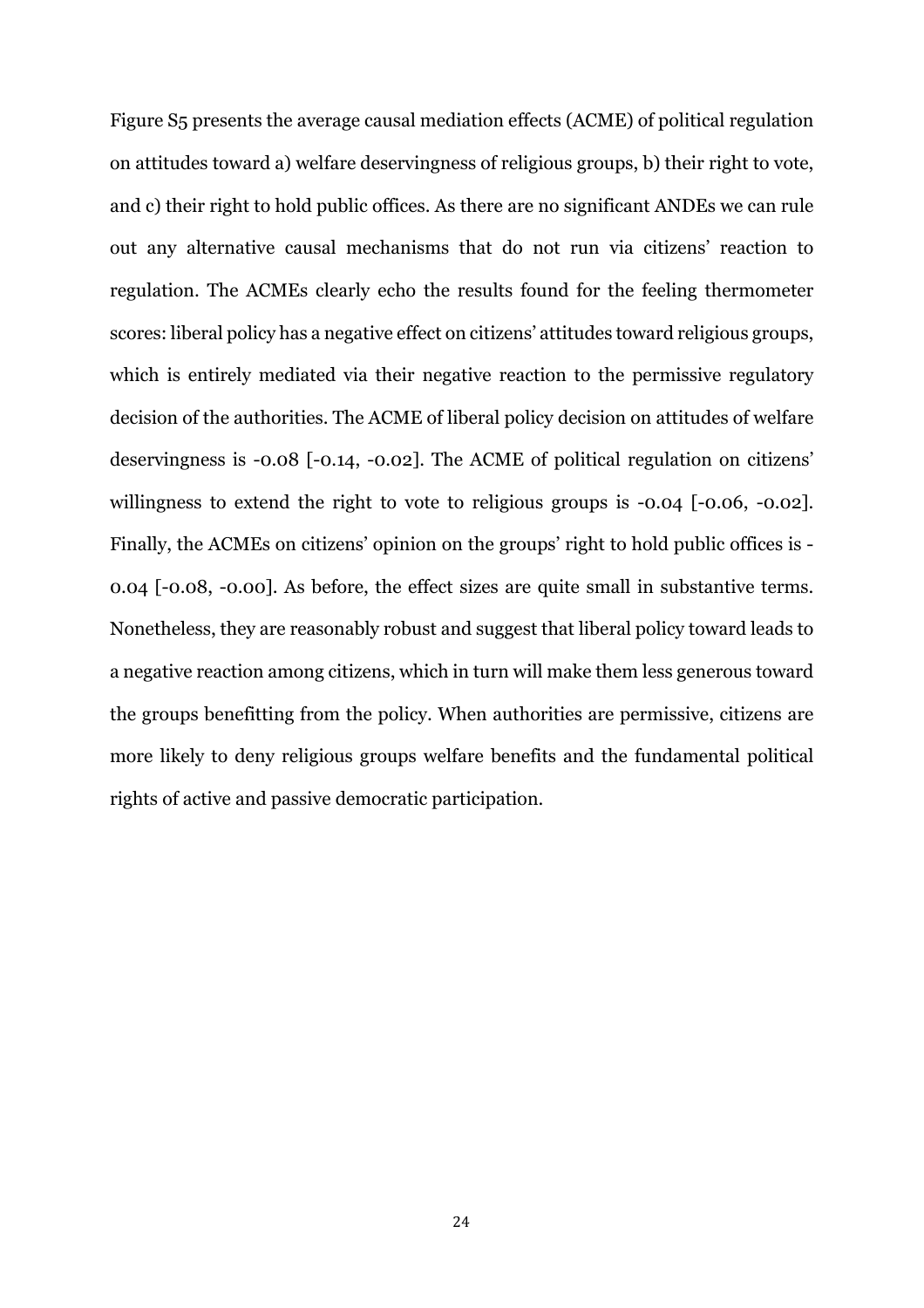Figure S5: ACMEs and ANDEs of policy decisions on citizen attitudes toward A) welfare deservingness of religious groups, B) their right to vote, and C) right to hold public office. Based on the results in table S6. 95 percent quasi-Bayesian confidence intervals are based on 1000 simulations.



Causal Effect of Liberal Policy on Right to Public Office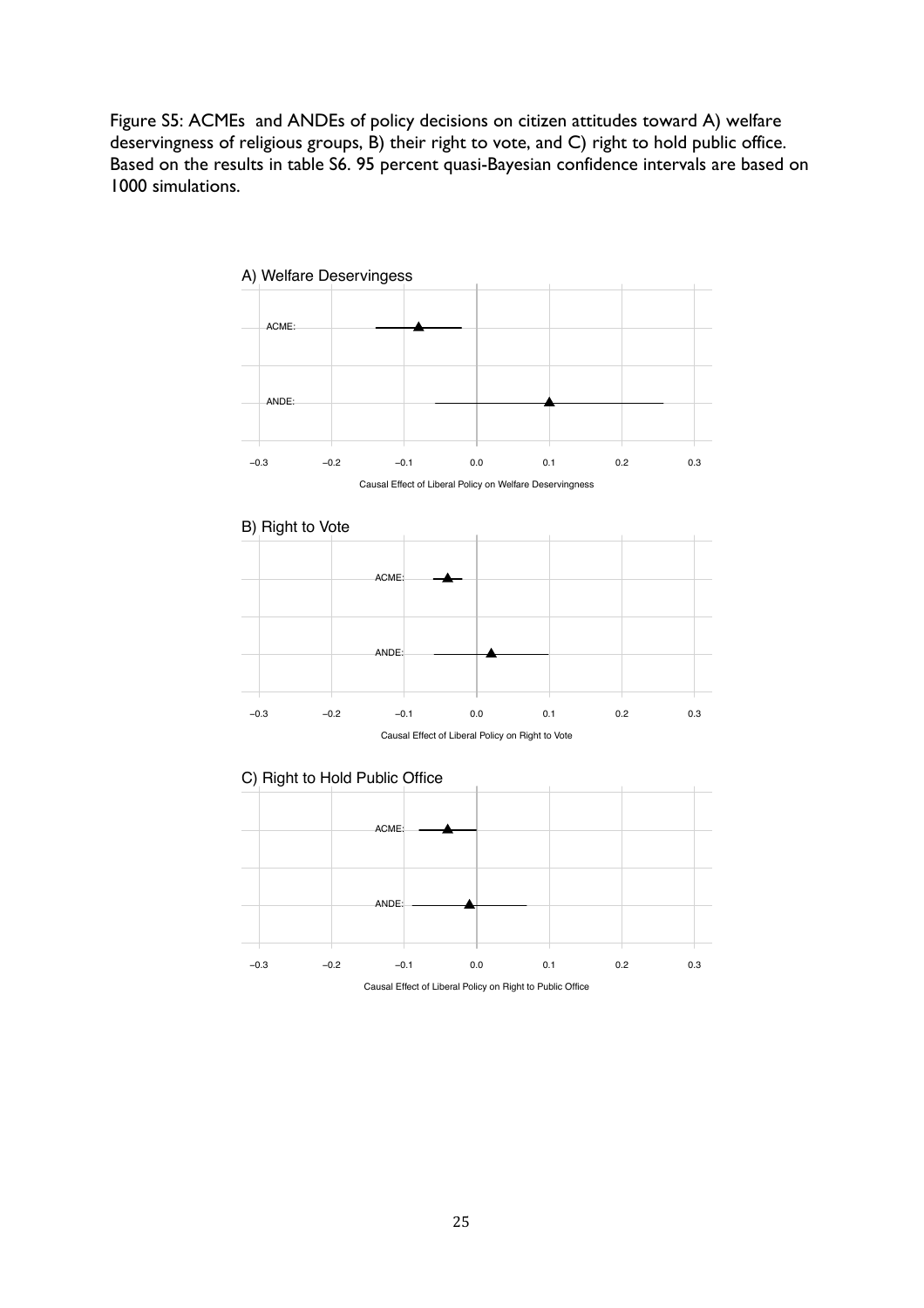Figure S6: ACDEs of liberal policy on attitudes on citizen attitudes toward A) welfare deservingness of religious groups, B) their right to vote, and C) right to hold public office. Based on the results in table 4. 95 percent quasi-Bayesian confidence intervals are based on 1000 simulations.